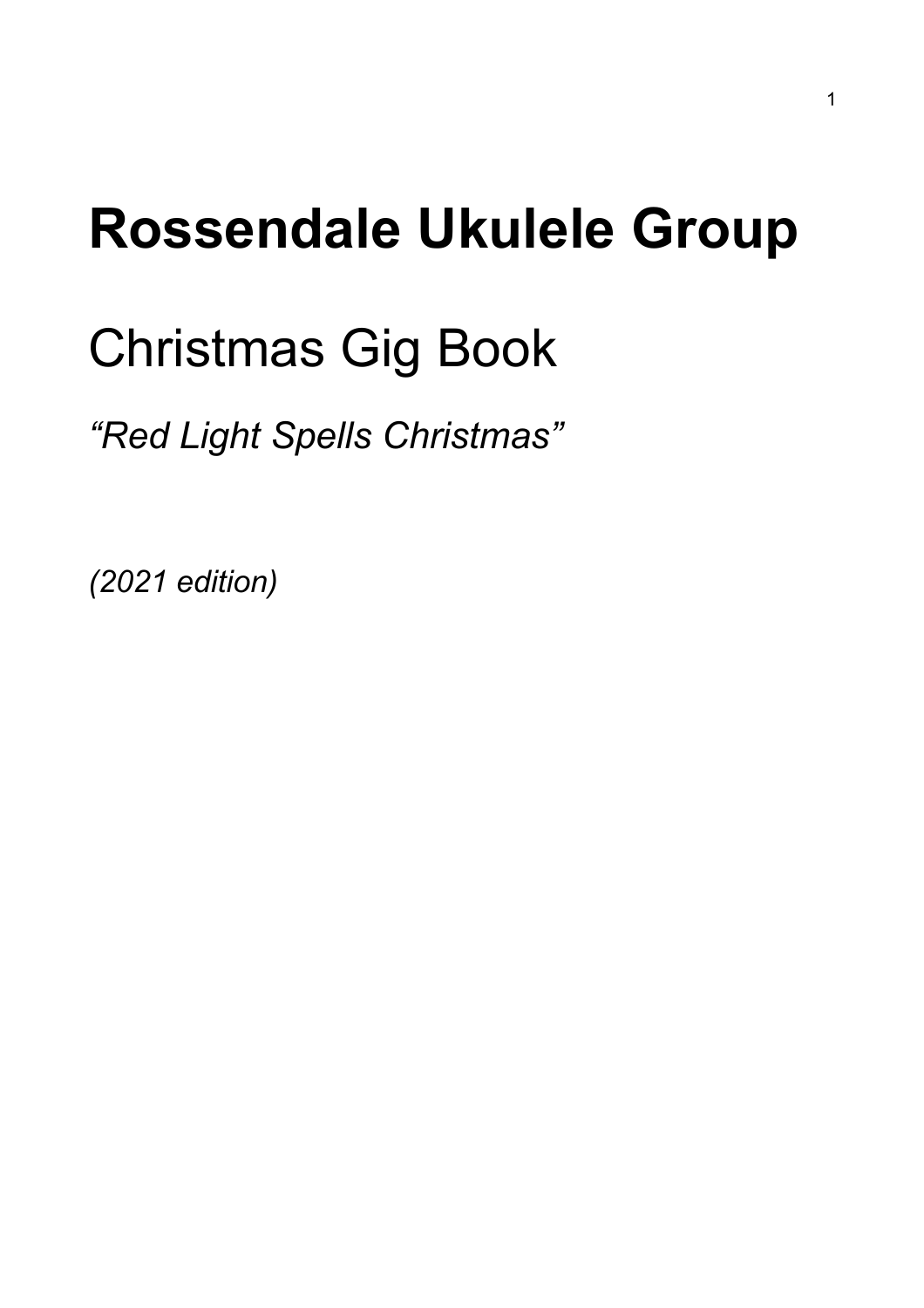# **Contents**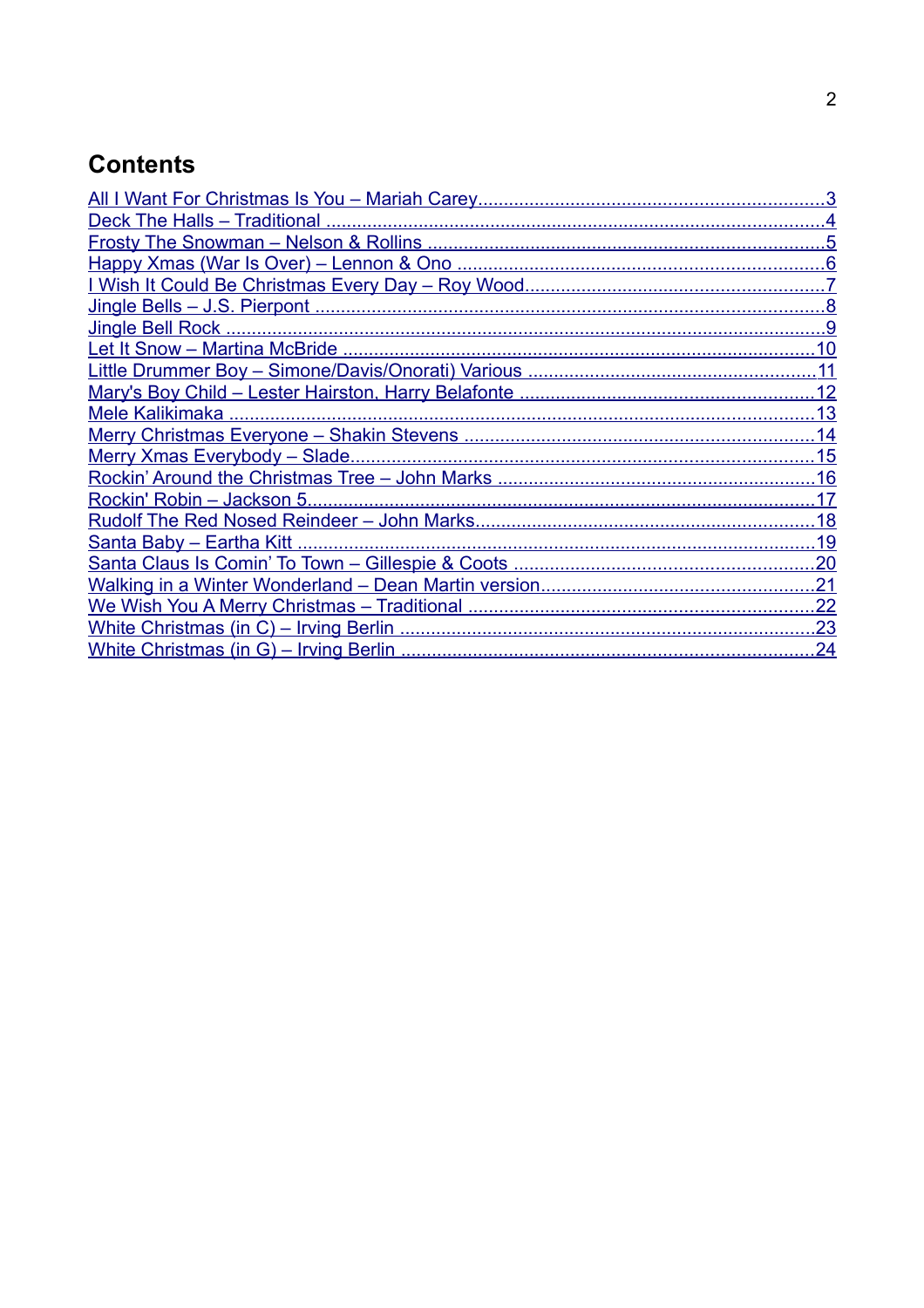# <span id="page-2-0"></span>**All I Want For Christmas Is You – Mariah Carey**

Count-in: 1234

Slowly:

**[G]**I don't want a lot for Christmas, there is just one thing I need **[C]**I don't care about the presents, **[Cm]**underneath the Christmas tree **[G]**I just want you for my **[B7]**own, **[Em]**more than you could **[B7]**ever know **[G]**Make my wish come **[E7]**true

**[Am]**All I want for **[D]**Christmas is **[G]**you **[Em] [C] [D↓↓-↓↓-↓↓]**

Double time:

**[G]**I don't want a lot for Christmas, there is just one thing I need

**[C]**I don't care about the presents, **[Cm]**underneath the Christmas tree

**[G]**I don't need to hang my stocking there upon the fireplace

**[C]**Santa Claus won't make me happy with a **[Cm]**toy on Christmas day

**[G]**I just want you for my **[B7]**own, **[Em]**more than you could **[B7]**ever know **[G]**Make my wish come **[E7]**true

**[Am]**All I want for **[D]**Christmas is **[G]**you **[Em] [C] [D]**

**[G]**I won"t ask for much this Christmas, I won't even wish for snow

**[C]**I'm just gonna keep on waiting [Cm] underneath the mistletoe

**[G]**I won't even make a list and send it to the North Pole for Saint Nick

**[C]**I won't even stay awake to **[Cm]**hear those magic reindeer click

**[G]**'Cause I just want you **[B7]**here tonight, **[Em]**holding on to me **[B7]**so tight **[G]**What more can **[E7]**I do, baby

**[Am]**All I want for **[D]**Christmas is **[G]**you, you baby **[Em] [C] [D]**

**[B7]**All the lights are shining so **[Em]**brightly everywhere **[B7]**And the sound of children's **[Em]**laughter fills the air **[Cm]**And everyone is singing I **[G]**hear those **[E7]**sleigh bells swinging **[Am]**Santa won't you bring me the one I really need Won't you **[D]**please bring my baby to me

**[G]**Oh I don't want a lot for Christmas, this is all I'm asking for **[C]**I just want to see my baby **[Cm]**standing right outside my door **[G]**I just want you for my **[B7]**own, **[Em]**more than you could **[B7]**ever know **[G]**Make my wish come **[E7]**true

**[Am]**All I want for **[D]**Christmas is **[G]**you **[Em] [C] [D] [G\*]**

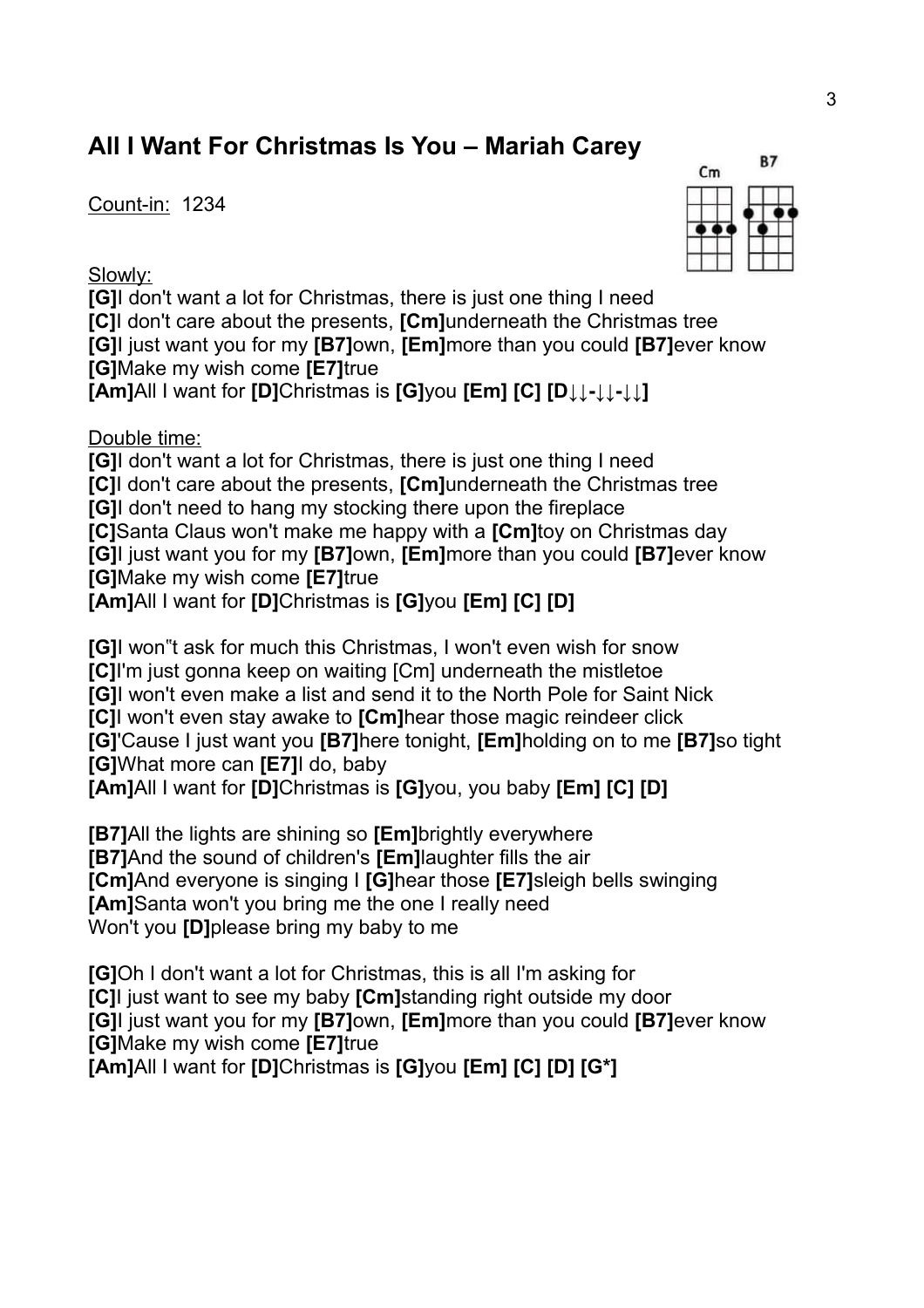#### <span id="page-3-0"></span>**Deck The Halls – Traditional**

Count-in: 1234

**(F)** Deck the halls with boughs of holly **(C7)** Fa la la la **(F)** laa, la **(C7)** la la **(F)** laa **(F)** Tis the season to be jolly, **(C7)** Fa la la la **(F)** laa, la **(C7)** la la **(F)** laa **(C7)** Don we now our **(F)** gay **(C)** apparel **(F)** Fa la laa **(Dm)** la la **(G7)** la la **(C)** la **(F)** Troll the ancient Yuletide carol **(Bb)** Fa la la la **(F)** la, la la **(C7)** la **(F)** la.

**(F)** See the blazing Yule before us, **(C7)** Fa la la la **(F)** laa, la **(C7)** la la **(F)** laa **(F)** Strike the harp and join the chorus **(C7)**Fa la la la **(F)** laa, la **(C7)** la la **(F)**laa **(C7)**Follow me in **(F)** merry **(C)** measure **(F)** Fa la laa **(Dm)** la la **(G7)** la la **(C)** la **(F)** While I tell of Yuletide treasure, **(Bb)** Fa la la la **(F)** la, la la **(C7)** la **(F)** la.

**(F)** Fast away the old year passes, **(C7)** Fa la la la **(F)** laa, la **(C7)** la la **(F)** laa **(F)** Hail the new, ye lads and lasses **(C7)** Fa la la la **(F)** laa, la **(C7)** la la **(F)** laa **(C7)** Sing we joyous **(F)** all **(C)** together, **(F)** Fa la laa **(Dm)** la la **(G7)** la la **(C)** la **(F)** Heedless of the wind and weather, **(Bb)** Fa la la la **(F)** la, la la **(C7)** la **(F)** la.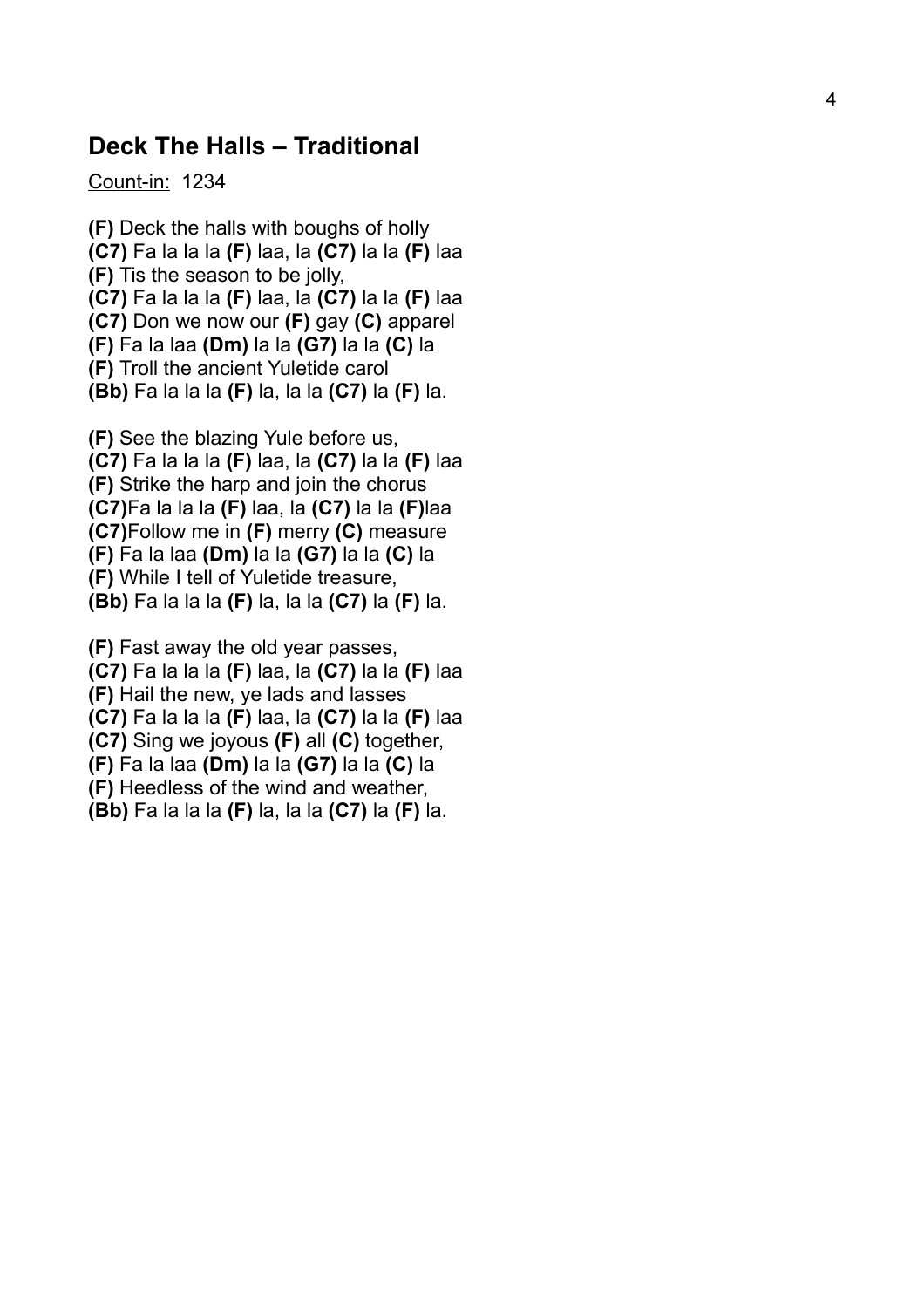### <span id="page-4-0"></span>**Frosty The Snowman – Nelson & Rollins**

Count-in: 1234 Introduction: Four bars of **(C)**

**(C)**Frosty the Snowman was a **(F)** jolly, **(G7)** happy **(C)** soul With a **(F)** corncob pipe and a **(C)** button nose And two **(G7)** eyes made out of **(C)** coal. **(C)**Frosty the Snowman is a **(F)** fairy **(G7)** tale they **(C)** say He was **(F)** made of snow but the **(C)** children **(Am)** know How he **(Dm)** came to **(G7)** life one **(C7)** day.

There **(F)** must have been some **(Em)** magic in that **(Dm)** Old silk **(G7)** hat they **(C)** found For **(G)** when they placed it on his head He **(Am)** began to **(D7)** dance **(G)**around.

**(C)** Frosty the Snowman was **(F)** alive as **(G7)** he could **(C)** be And the **(F)** children say he could **(C)** dance and **(Am)** play Just the **(Dm)** same as **(G7)** you and **(C)** me.

**(C)**Frosty the Snowman knew the **(F)** sun was **(G7)** hot that **(C)** day, So he said **(F)** "Let's run, we'll have **(C)** lots of **(Am)** fun Now **(G7)** before I melt **(C)** away.". **(C)**Down in the village with a **(F)** broomstick **(G7)** in his **(C)** hand, Running **(F)** here and there all **(C)** around the square **(Am)** Saying **(Dm)** "Catch me **(G7)** if you **(C7)** can!"

He **(F)** lead them down the **(Em)**streets of town Right **(Dm)** to a **(G7)** traffic **(C)** cop, And he **(G)** only paused one moment when He **(Am)** heard them **(D7)** holler **(G)**" Stop!"

For **(C)** Frosty the Snowman had to **(F)** hurry **(G7)** on his **(C)**way, So he **(F)**waved goodbye saying , **(C)** "Don't you **(Am)** cry I'll be **(Dm)**Back ag**(G7)**ain some **(C)**Day."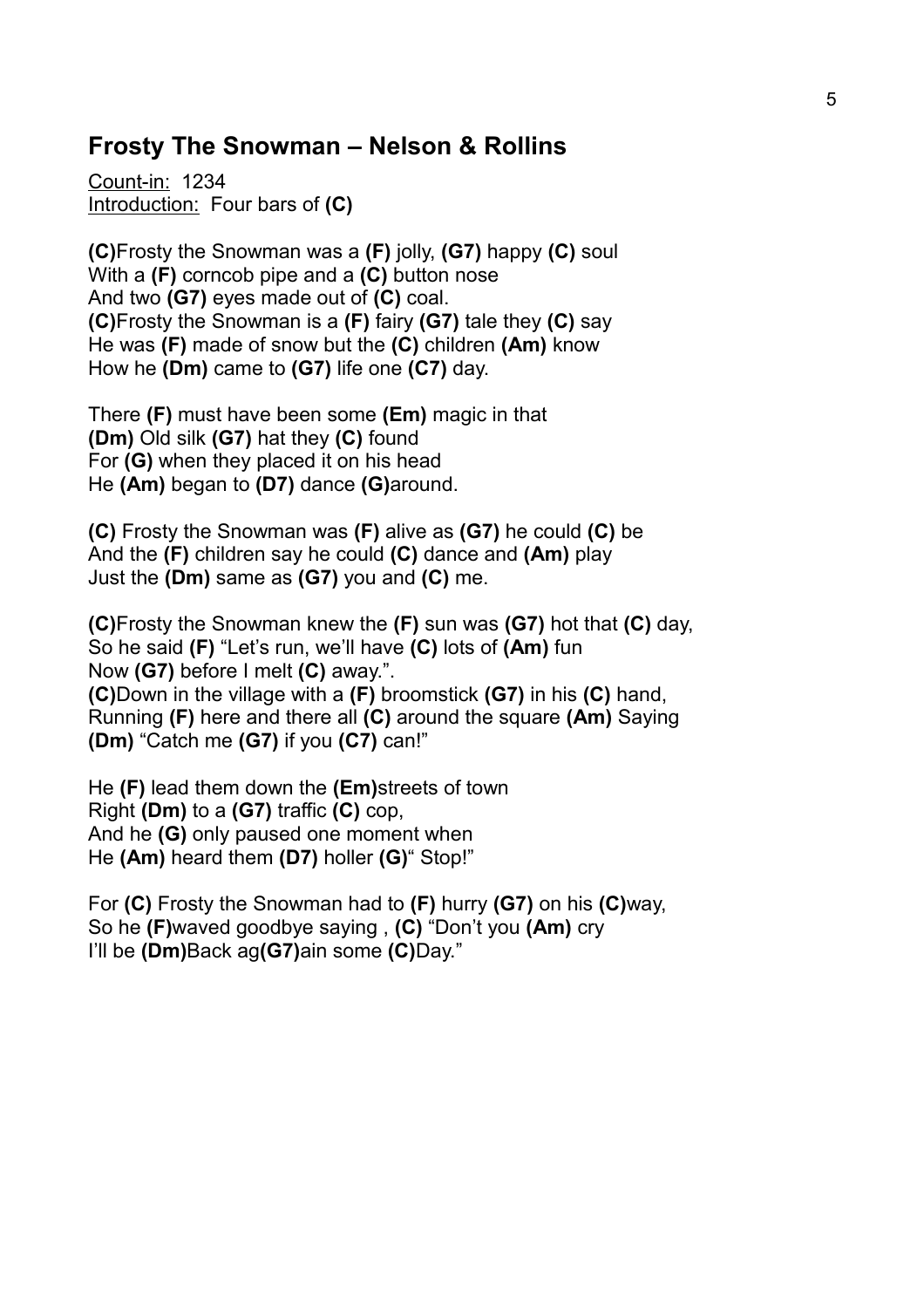## <span id="page-5-0"></span>**Happy Xmas (War Is Over) – Lennon & Ono**

Count-in: 1-and-2-and-3-and-

So this is **(G)** Christmas, and what have you **(Am)** done? Another year **(D)** over, a new one just **(G)** begun. And **(G7)** so this is **(C)** Christmas, I hope you have **(Dm)** fun The near and the **(G)** dear ones, the old and the **(C)** young.

A **(C7)** merry, merry **(F)** Christmas, and a happy New **(G)** Year Let's hope it's a **(Dm)** good one **(F)** without any **(C)** fears. **(D)** 

And **(D7)** so this is **(G)** Christmas, (War is over) For weak and for **(Am)** strong. ( If you want it ) The rich and the **(D)** poor ones ( War is over ) The road is so **(G)** long. ( Now ) And **(G7)** so happy **(C)** Christmas, ( War is over ) For black and for **(Dm)** white. ( If you want it ) For yellow and **(G)** red ones, ( War is over ) Let's stop all the **(C)** fights. ( Now )

A **(C7)** merry, merry **(F)** Christmas, and a happy New **(G)** Year Let's hope it's a **(Dm)** good one **(F)** without any **(C)** fears. **(D)** 

And **(D7)** so this is **(G)**Christmas, ( War is over ) And what have we **(Am)** done? ( If you want it ) Another year **(D)** over, ( War is over ) A new one just **(G)** begun. ( Now ) And **(G7)** so this is **(C)** Christmas, (War is over ) We hope you have **(Dm)** fun ( If you want it ) The near and the **(G)** dear ones, ( War is over ) The old and the **(C)** young. ( Now )

A **(C7)** merry, merry **(F)** Christmas, and a happy New **(G)** Year Let's hope it's a **(Dm)** good one **(F)** without any **(C)** fears. **(D)** 

**(G)** War is over, **(Am)** if you want it. **(D)** War is over, **(G)**now... **(G)** War is over, **(Am)** if you want it. **(D)** War is over, **(G)**now...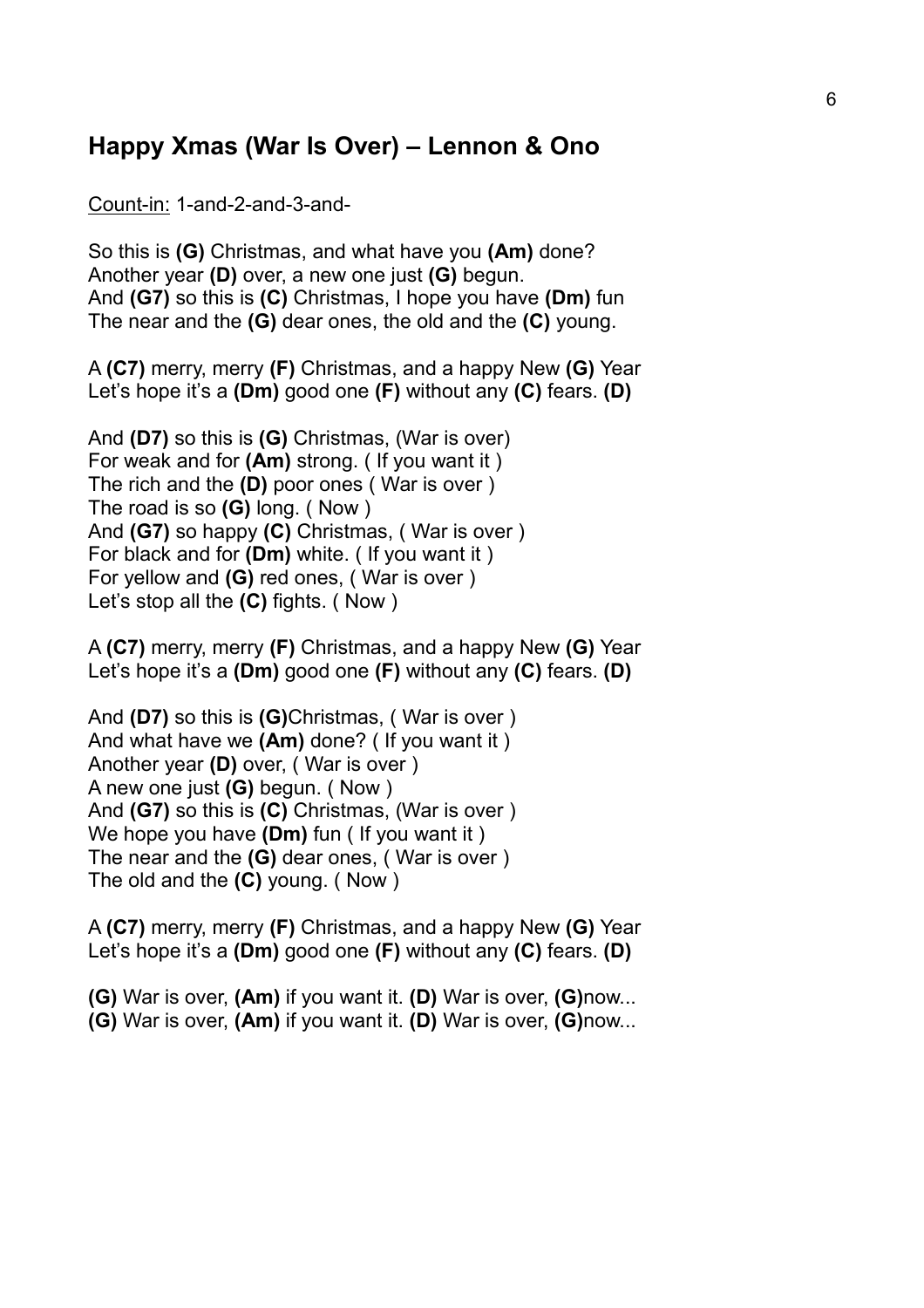## <span id="page-6-0"></span>**I Wish It Could Be Christmas Every Day – Roy Wood**

Count-in: 1-2-123

Oh when the **(C)** snowman brings the snow Oh well he **(F)** just might like to know He's put a **(C)** great big smile up- **(Am)**-on somebody's **(Dm)** face. **(G↑↓-↑↓-↑↓)**  If you **(C)** jump into your bed, Quickly **(F)** cover up your **(Dm)** head, Don't you **(C)** lock your door, you know that **(G)** Sweet Santa Claus is on his **(Bb)** way. **(C)** 

Oh well I **(D)** wish it could be Christmas every **(G)** day. When the **(A)** kids start singing and the band begins to play. **(D)(A7↑↓-↑↓-↑↓) (D)** Oh I wish it could be Christmas every **(G)** day **(Em)** So let the **(G)** bells ring **(A)** out for **(G)** Christmas! **(D)**

When we're **(C)** skating in the park, If the **(F)** storm cloud paints it dark Then your **(C)** rosy cheeks gonna **(Am)** light my merry way. **(Dm)(G↑↓-↑↓-↑↓)**  Now the **(C)** 'frosticals' appeared And they've **(F)** frozen up my **(Dm)** beard, So we'll **(C)** lie by the fire till the **(G)** Sleep simply melts them all **(Bb)** away. **(C)** 

Oh well I **(D)** wish it could be Christmas every **(G)** day. When the **(A)** kids start singing and the band begins to play. **(D)(A7↑↓-↑↓-↑↓) (D)** Oh I wish it could be Christmas every **(G)** day **(Em)** So let the **(G)** bells ring **(A)** out for **(G)** Christmas! **(D)** 

Oh when the **(C)** snowman brings the snow Oh well he **(F)** just might like to know He's put a **(C)** great big smile up- **(Am)**-on somebody's **(Dm)** face. **(G↑↓-↑↓-↑↓)**  So if **(C)** santa brings the sleigh All **(F)** along that Milky **(Dm)** Way, I'll sign my **(C)** name on the rooftop in the **(G)** Snow then he may decide to **(Bb)** stay. **(C)** 

Oh well I **(D)** wish it could be Christmas every **(G)** day. When the **(A)** kids start singing and the band begins to play. **(D)(A7↑↓-↑↓-↑↓) (D)** Oh I wish it could be Christmas every **(G)** day **(Em)** So let the **(G)** bells ring **(A)** out for **(G)** Christmas! **(D)**

Slowly:

Why don't you **(G)** give your **(A)** love for **(G)** Christmas? **(D)**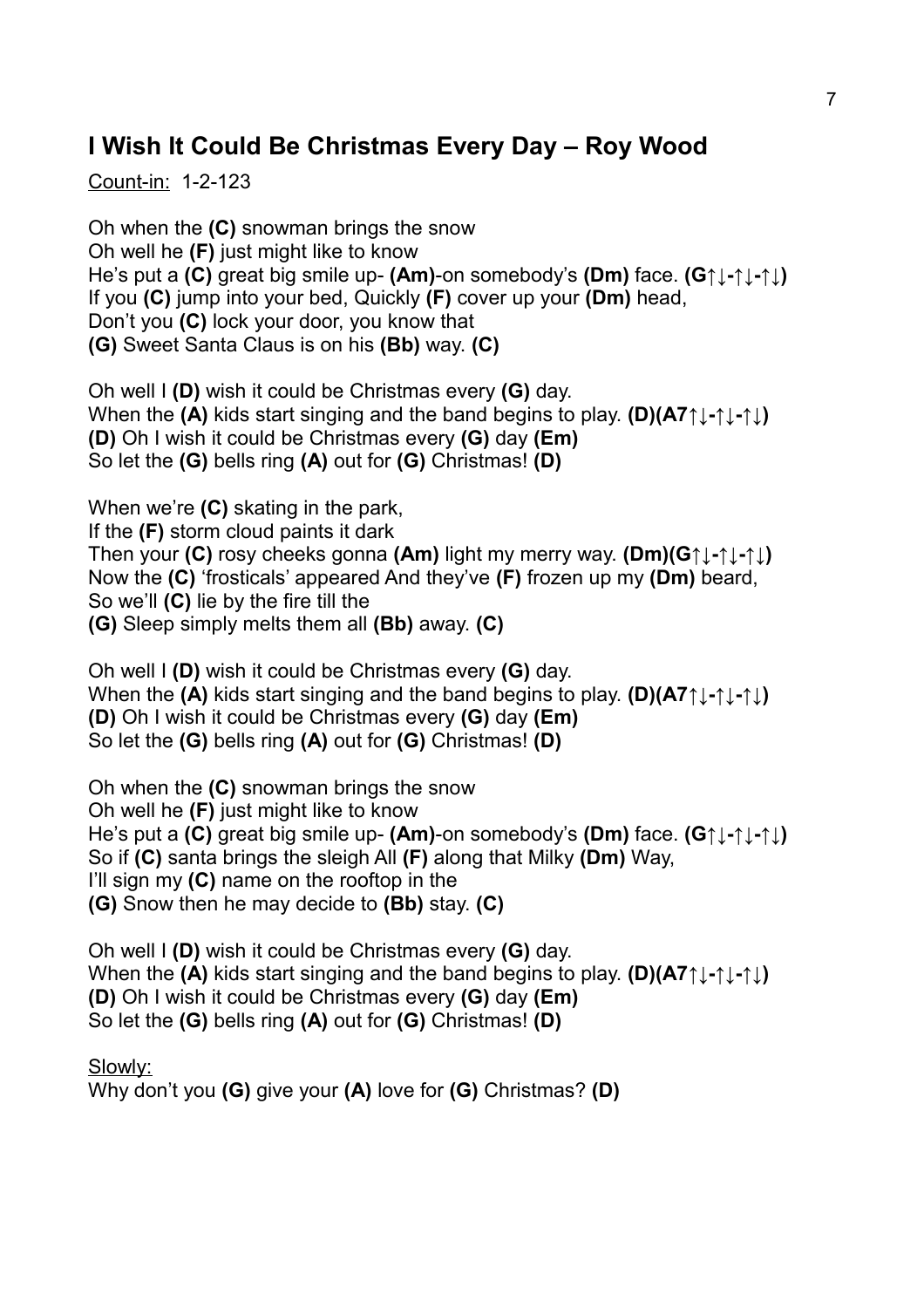### <span id="page-7-0"></span>**Jingle Bells – J.S. Pierpont**

Count-in: 1-2-1234

**(C)** Jingle bells, jingle bells, jingle all the way, **(F)** Oh, what fun it **(C)** is to ride In a **(D)** one-horse open **(G)** sleigh, **(G7)**hey! **(C)** Jingle bells, jingle bells, jingle all the way, **(F)** Oh, what fun it **(C)** is to ride In a **(G)** one-horse **(G7)** open **(C)** sleigh.

We're **(C)** Dashing through the snow In a one-horse open **(F)** sleigh, Over the fields we **(G)** go, **(G7)** Laughing all the **(C)** way. **(C)** Bells on bobtails ring, Making spirits **(F)** bright, What fun it is to **(G)** ride and sing a **(G7)** sleighing song **(C)** tonight. **(G7)** Oh!

**(C)** Jingle bells, jingle bells, jingle all the way, **(F)** Oh, what fun it **(C)** is to ride In a **(D)** one-horse open **(G)** sleigh, **(G7)**hey! **(C)** Jingle bells, jingle bells, jingle all the way, **(F)** Oh, what fun it **(C)** is to ride In a **(G)** one-horse **(G7)** open **(C)** sleigh.

We're **(C)** Dashing through the snow In a one-horse open **(F)** sleigh, Over the fields we **(G)** go, **(G7)** Laughing all the **(C)** way. **(C)** Bells on bobtails ring, Making spirits **(F)** bright, What fun it is to **(G)** ride and sing a **(G7)** sleighing song **(C)** tonight. **(G7)** Oh!

**(C)** Jingle bells, jingle bells, jingle all the way, **(F)** Oh, what fun it **(C)** is to ride In a **(D)** one-horse open **(G)** sleigh, **(G7)**hey! **(C)** Jingle bells, jingle bells, jingle all the way, **(F)** Oh, what fun it **(C)** is to ride In a **(G)** one-horse **(G7)** open **(C)** sleigh.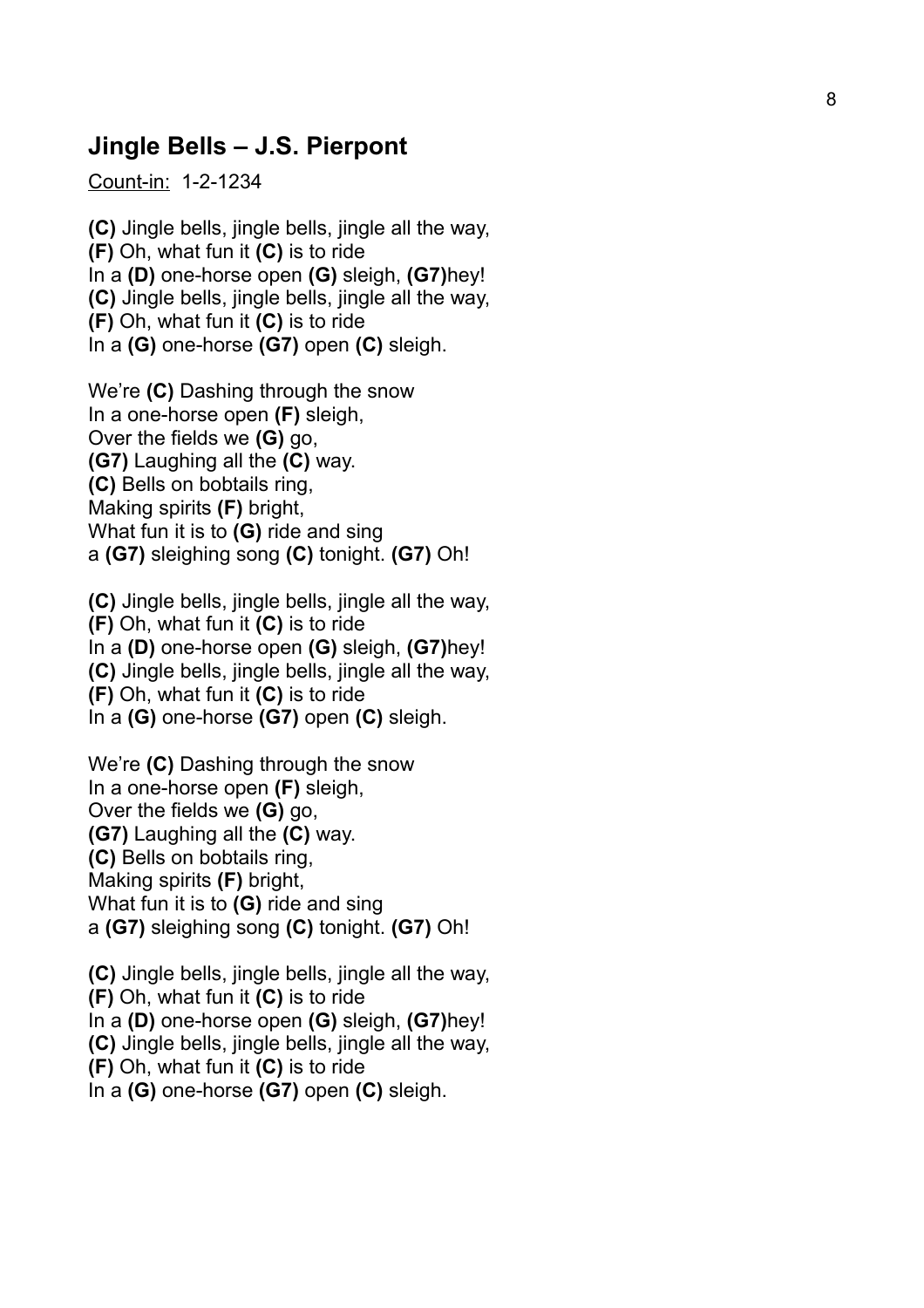# <span id="page-8-0"></span>**Jingle Bell Rock**

Count-in: 1234

| Cmaj7 | C <sub>6</sub> | <b>Dbdim</b> | Em7 | Fm |  |
|-------|----------------|--------------|-----|----|--|
|       |                |              |     |    |  |

**[C]** Jingle-bell, **[Cmaj7]** jingle-bell, **[C6]** jingle-bell rock Jingle-bells **[Dbdim]** swing and **[Dm]** jingle-bells **[G7]** ring **[Dm]** Snowin' and **[G7]** blowin' up **[Dm]** bushels of **[G7]** fun Now the jingle hop has **[Dm]** be**[G7]**gun

**[C]**Jingle-bell, **[Cmaj7]** jingle-bell, **[C6]** jingle-bell rock Jingle-bells **[Dbdim]** chime in **[Dm]**jingle-bell **[G7]** time **[Dm]** Dancin' and **[G7]** prancin' in **[Dm]** Jingle Bell **[G7]** Square **[D7]** In the **[G7]** frosty **[C]** air

What a **[F]** bright time, it's the **[Fm]** right time To **[C]** rock the night away Jingle **[F]** bell time is a **[D7]** swell time **[G7]** To go glidin' in a **[Dm]** one-horse **[G7]** sleigh

**[C]** Giddy-up **[Cmaj7]** jingle horse; **[C6]** pick up your feet Jingle a**[Em7]** round the **[A7]**clock **[F]** Mix and mingle in a **[Fm]** jinglin' beat **[D7]** That's the **[G7]** jingle-bell **[C]** rock!

**[C]** Jingle-bell, **[Cmaj7]** jingle-bell, **[C6]** jingle-bell rock Jingle-bells **[Dbdim]** swing and **[Dm]** jingle-bells **[G7]** ring **[Dm]** Snowin' and **[G7]** blowin' up **[Dm]** bushels of **[G7]** fun Now the jingle hop has **[Dm]** be**[G7]**gun

**[C]**Jingle-bell, **[Cmaj7]** jingle-bell, **[C6]** jingle-bell rock Jingle-bells **[Dbdim]** chime in **[Dm]**jingle-bell **[G7]** time **[Dm]** Dancin' and **[G7]** prancin' in **[Dm]** Jingle Bell **[G7]** Square **[D7]** In the **[G7]** frosty **[C]** air

What a **[F]** bright time, it's the **[Fm]** right time To **[C]** rock the night away Jingle **[F]** bell time is a **[D7]** swell time **[G7]** To go glidin' in a **[Dm]** one-horse **[G7]** sleigh

**[C]**Giddy-up **[Cmaj7]** jingle horse; **[C6]** pick up your feet Jingle a**[Em7]** round the **[A7]**clock **[F]**Mix and mingle in a **[Fm]** jinglin' beat **[D7]**That's the **[G7]**jingle-bell **[D7]**That's the **[G7]**jingle-bell **[D7]**That's the **[G7]**jingle-bell **[C]**rock! **(G7)(C)**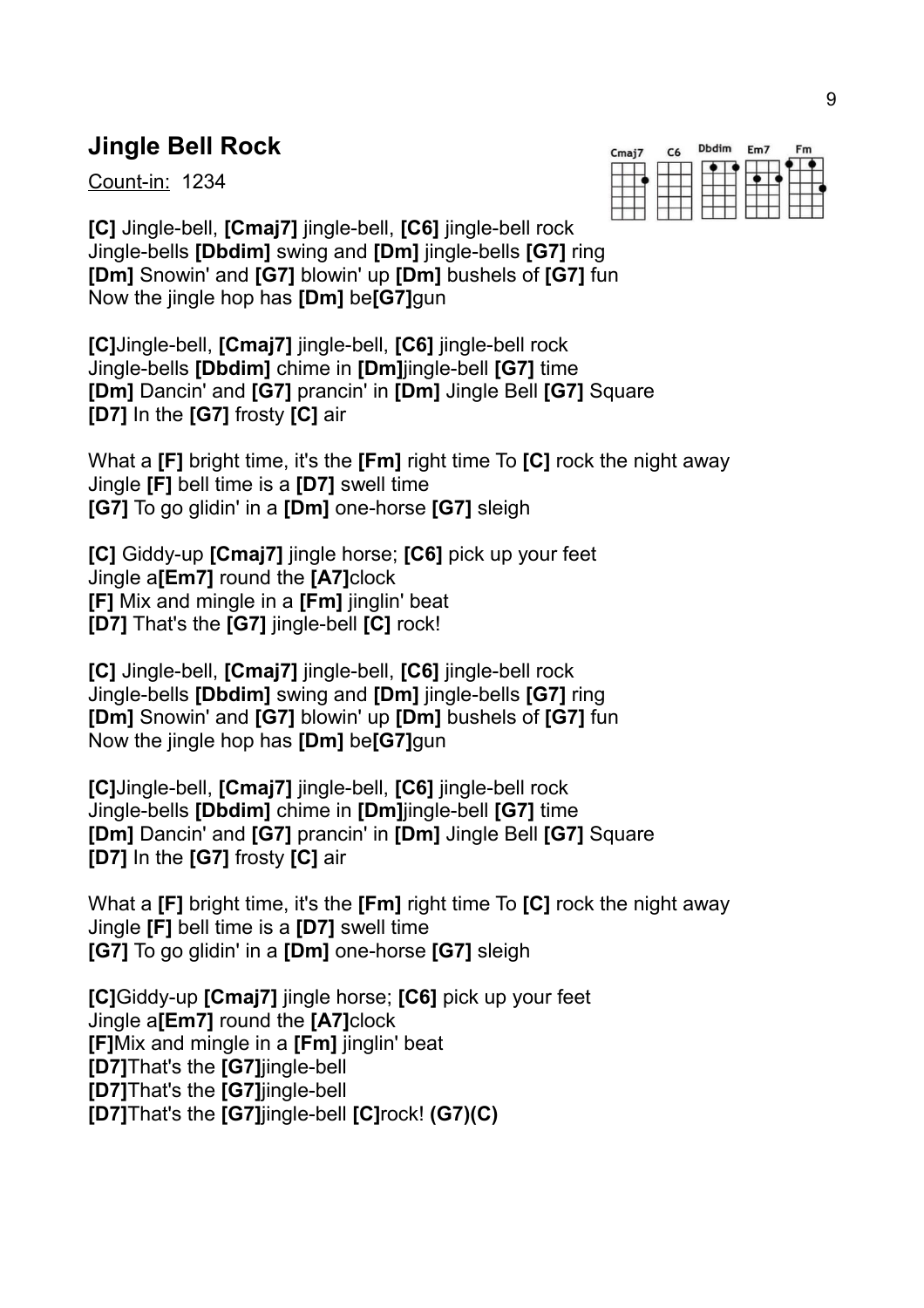## <span id="page-9-0"></span>**Let It Snow – Martina McBride**

Count-in: 1-2-123

Oh, the **(D)** weather **(A)** outside is **(D)**frightful, But the **(A)** fire is so **(A7)** delightful, And **(Em)** since we've no place to go, Let it **(A)** snow, let it **(A7)** snow, let it **(D)** snow.

Oh, it **(D)** doesn't show **(A)** signs of **(D)** stopping, And I've **(A)** brought some corn for **(A7)**popping, The **(Em)** lights are turned way down low, Let it **(A)** snow, let it **(A7)** snow, let it **(D)** snow.

When we **(A)** finally kiss good night, How I **(E7)** hate going out in the **(A)** storm. But if you really hold me tight, **(D7)** All the way **(E7)** home I'll be **(A)** warm. **(A7)**

Oh, the **(D)** fire is **(A)** slowly **(D)** dying, And my **(A)** dear we're still **(A7)** good-bye-ing But as **(Em)** long as you love me so, Let it **(A)** snow, let it **(A7)** snow, let it **(D)** snow.

When we **(A)** finally kiss good night, How I **(E7)** hate going out in the **(A)** storm. But if you really hold me tight, **(D7)** All the way **(E7)** home I'll be **(A)** warm. **(A7)**

Oh, the **(D)** fire is **(A)** slowly **(D)** dying, And my **(A)** dear we're still **(A7)** good-bye-ing But as **(Em)** long as you love me so Let it **(A)** snow, let it **(A7)** snow, let it **(D)** snow.

Slowly: Let it **(A)** snow, let it **(A7)** snow, and **(D)** snow.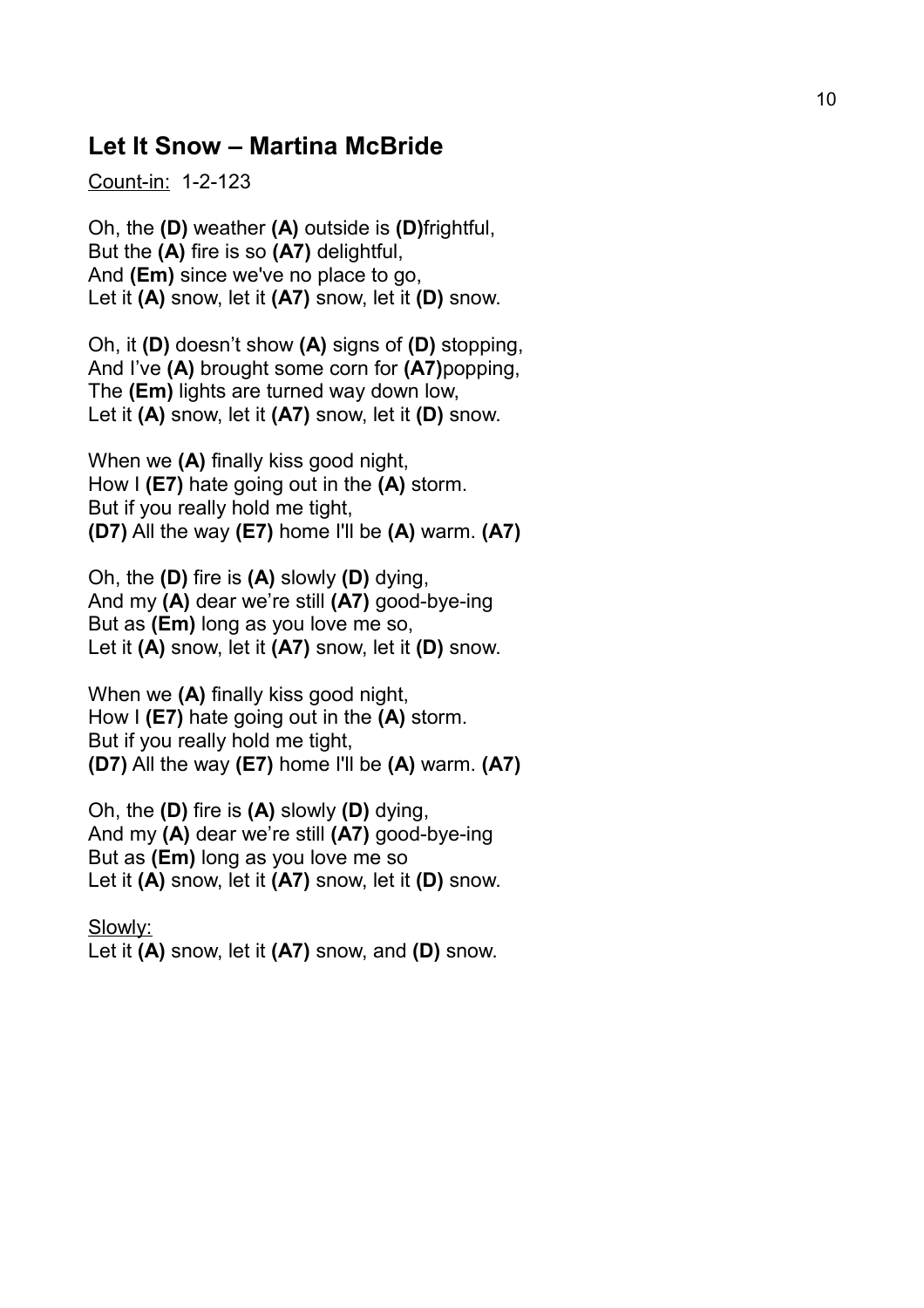## <span id="page-10-0"></span>**Little Drummer Boy – Simone/Davis/Onorati) Various**

Count-in and introduction: Join-in after the drum pattern has been played twice

**[G]**Come they told me, pa **[Gsus4]** rum pum pum **[G]** pum **[G]** A new born King to see, pa **[Gsus4]** rum pum pum **[G]** pum Our finest **[D]** gifts we bring, pa rum pum pum pum To lay be**[G]**fore the King, pa rum pa pum **[Gsus4]** pum Rum pa pum **[G]** pum, rum pa pum **[D]** pum **[G]** So to honour Him, pa **[Gsus4]** rum pum pum **[G]** pum **[D]** When we **[G]** come

**[G]** Little Baby, pa **[Gsus4]** rum pum pum **[G]** pum **[G]** I am a poor boy too, pa **[Gsus4]** rum pum pum **[G]** pum I have no **[D]** gift to bring, pa rum pa pum pum That's fit to **[G]** give the King, pa rum pa pum **[Gsus4]** pum, Rum pa pum **[G]** pum, rum pa pum **[D]** pum **[G]** Shall I play for you, pa **[Gsus4]** rum pa pum **[G]** pum **[D]** On my **[G]** drum?

**[G]** Mary nodded, pa **[Gsus4]** rum pa pum **[G]** pum **[G]** The ox and lamb kept time, pa **[Gsus4]** rum pa pum **[G]** pum I played my **[D]** drum for Him, pa rum pa pum pum I played my **[G]** best for Him, pa rum pa pum **[Gsus4]** pum Rum pa pum **[G]** pum, rum pa pum **[D]** pum **[G]** Then He smiled at me, pa **[Gsus4]** rum pa pum **[G]** pum **[D]** Me and my **[G]** drum



**Gsus4** = **G** with little finger added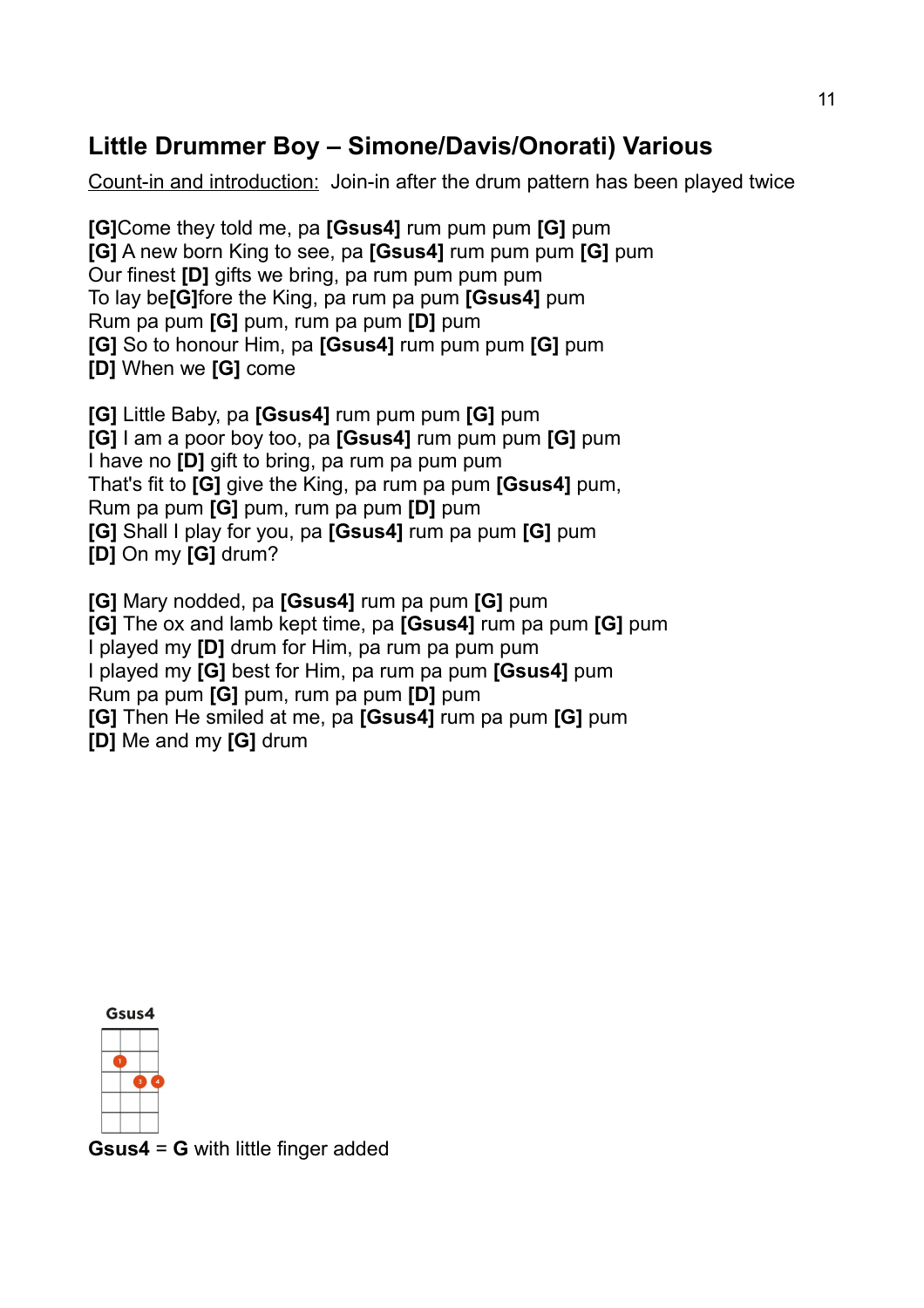## <span id="page-11-0"></span>**Mary's Boy Child – Lester Hairston, Harry Belafonte**

Count-in: 1-and-2-and-3-and-4-

A **[G]**long time ago in **[C]** Bethle**[Am]**hem So the **[D]**Holy Bible **[G]**say **[G]**Mary's boy-child, **[C]**Jesus **[Am]**Christ Was **[G]**born on **[D]**Christmas **[G]**Day

**[G]**Hark now! **[C]**Hear the **[D]**angels **[G]**sing; A **[Em]**king was **[Am]**born to**[D]**day And **[G]**man will live for**[C]**ever **[Am]**more; Be**[G]**cause of **[D]**Christmas **[G]**day

While **[G]**shepherds watch their **[C]**flocks by **[Am]**night They **[D]**see a bright new shining **[G]**star **[G]**They hear a choir **[C]**sing a **[Am]**song the **[G]**music seemed to **[D]**come from a**[G]**far

**[G]**Hark now! **[C]**Hear the **[D]**angels **[G]**sing; A **[Em]**king was **[Am]**born to**[D]**day And **[G]**man will live for**[C]**ever **[Am]**more; Be**[G]**cause of **[D]**Christmas **[G]**day

Now **[G]**Joseph and his **[C]**wife Ma**[Am]**ry Came to **[D]**Bethlehem that **[G]**night They **[G]**found no place to **[C]**bear the **[Am]**child Not a **[G]**single **[D]**room was in **[G]**sight

**[G]**Hark now! **[C]**Hear the **[D]**angels **[G]**sing; A **[Em]**king was **[Am]**born to**[D]**day And **[G]**man will live for**[C]**ever **[Am]**more; Be**[G]**cause of **[D]**Christmas **[G]**day

By and **[G]**by they **[C]**found a **[Am]**nook in a **[D]**stable all for**[G]**lorn And **[G]**in a manger **[C]**cold and **[Am]**dark, Mary's **[G]**little **[D]**boy was **[G]**born

**[G]**Hark now! **[C]**Hear the **[D]**angels **[G]**sing; A **[Em]**king was **[Am]**born to**[D]**day And **[G]**man will live for**[C]**ever **[Am]**more; Be**[G]**cause of **[D]**Christmas **[G]**day

**[G]**Trumpets **[C]**sound and **[D]**angels **[G]**sing,**[Em]**listen to **[Am]**what they **[D]**say That **[G]**man will live for**[C]**ever **[Am]**more be**[G]**cause of **[D]**Christmas **[G]**day

Slowing: **[G]**Because of **[D↓]** Christ**[D↓]**mas **[G↓]** day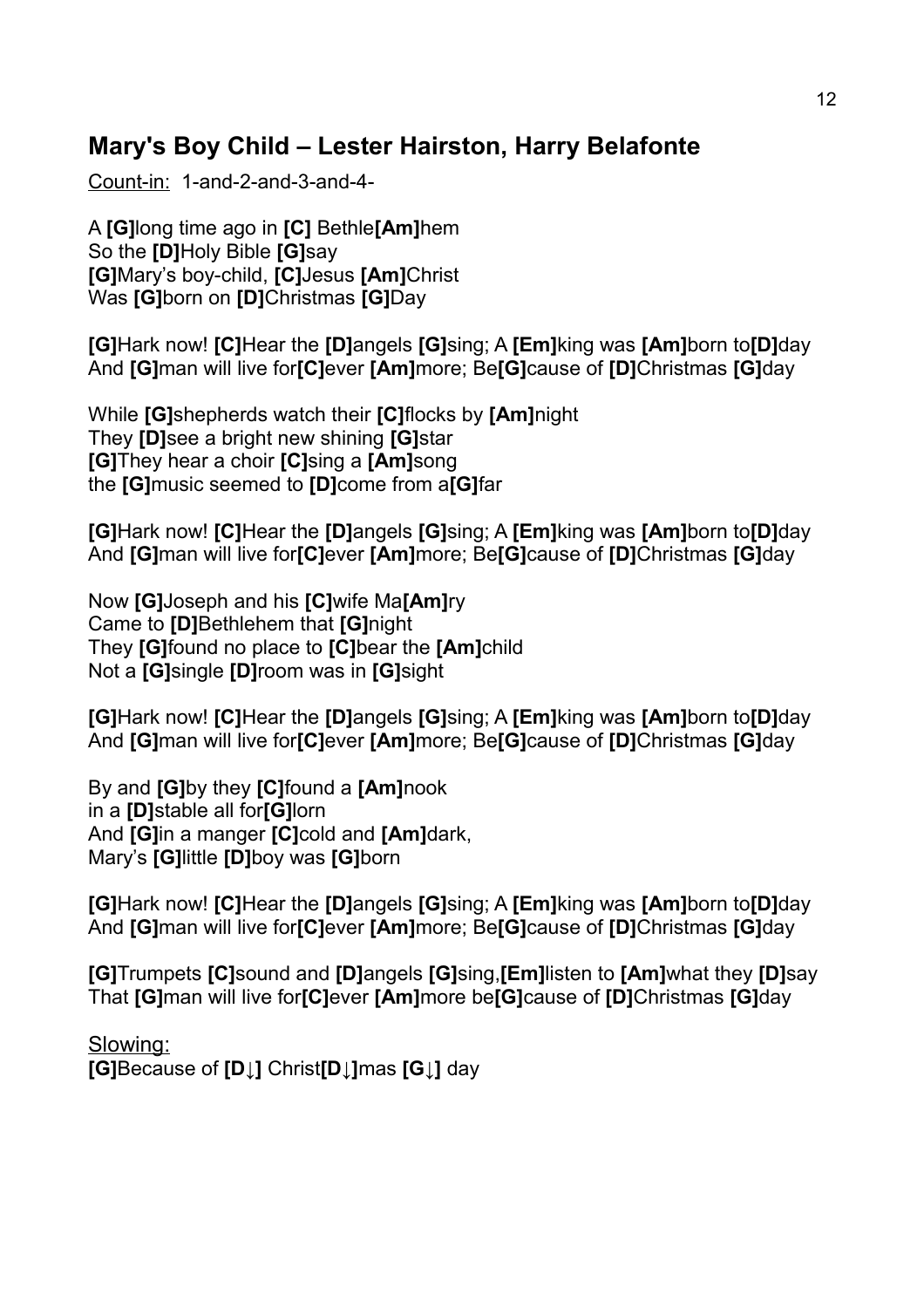## <span id="page-12-0"></span>**Mele Kalikimaka**

Count in: 1234 Intro: Rolling **[C]**

Male voices:

**[C]** Mele Kalikimaka is the thing to say On a bright Hawaiian Christmas **[G7]** Day. That's the island greeting that we send to you from the land where palm trees **[C]** sway **[C7]** Here we know that Christmas will be **[F]** green and bright The **[A7]** sun to shine by day and all the **[D7]** stars at **[G7]** night **[C]** Mele Kalikimaka is Hawaii's **[A7]** way to **[Dm]** say Merry **[G7]** Christmas to **[C]** you

Female voices:

**[C]** Mele Kalikimaka is the thing to say On a bright Hawaiian Christmas **[G7]** Day. That's the island greeting that we send to you from the land where palm trees **[C]** sway **[C7]** Here we know that Christmas will be **[F]** green and bright The **[A7]** sun to shine by day and all the **[D7]** stars at **[G7]** night **[C]** Mele Kalikimaka is Hawaii's **[A7]** way to **[Dm]** say Merry **[G7]** Christmas to **[C]** you

**[C]** Mele Kalikimaka is the thing to say; On a bright Hawaiian Christmas **[G7]** Day. That's the island greeting that we send to you; from the land where palm trees **[C]**  sway

#### All voices:

**[C7]** Here we know that Christmas will be **[F]** green and bright The **[A7]** sun to shine by day and all the **[D7]** stars at **[G7]** night **[C]** Mele Kalikimaka is Hawaii's **[A7]** way to **[Dm]** say Merry **[G7]** Christmas to **[C]** you

**[C]** Mele Kalikimaka is the thing to say On a bright Hawaiian Christmas **[G7]** Day. That's the island greeting that we send to you from the land where palm trees **[C]** sway

**[C7]** Here we know that Christmas will be **[F]** green and bright The **[A7]** sun to shine by day and all the **[D7]** stars at **[G7]** night **[C]** Mele Kalikimaka is Hawaii's **[A7]** way to **[Dm]** say Merry **[G7]** Christmas

A **[Dm]** very merry **[G7]** Christmas A **[Dm]** very very merry merry **[G7]** Christmas to **[C]** you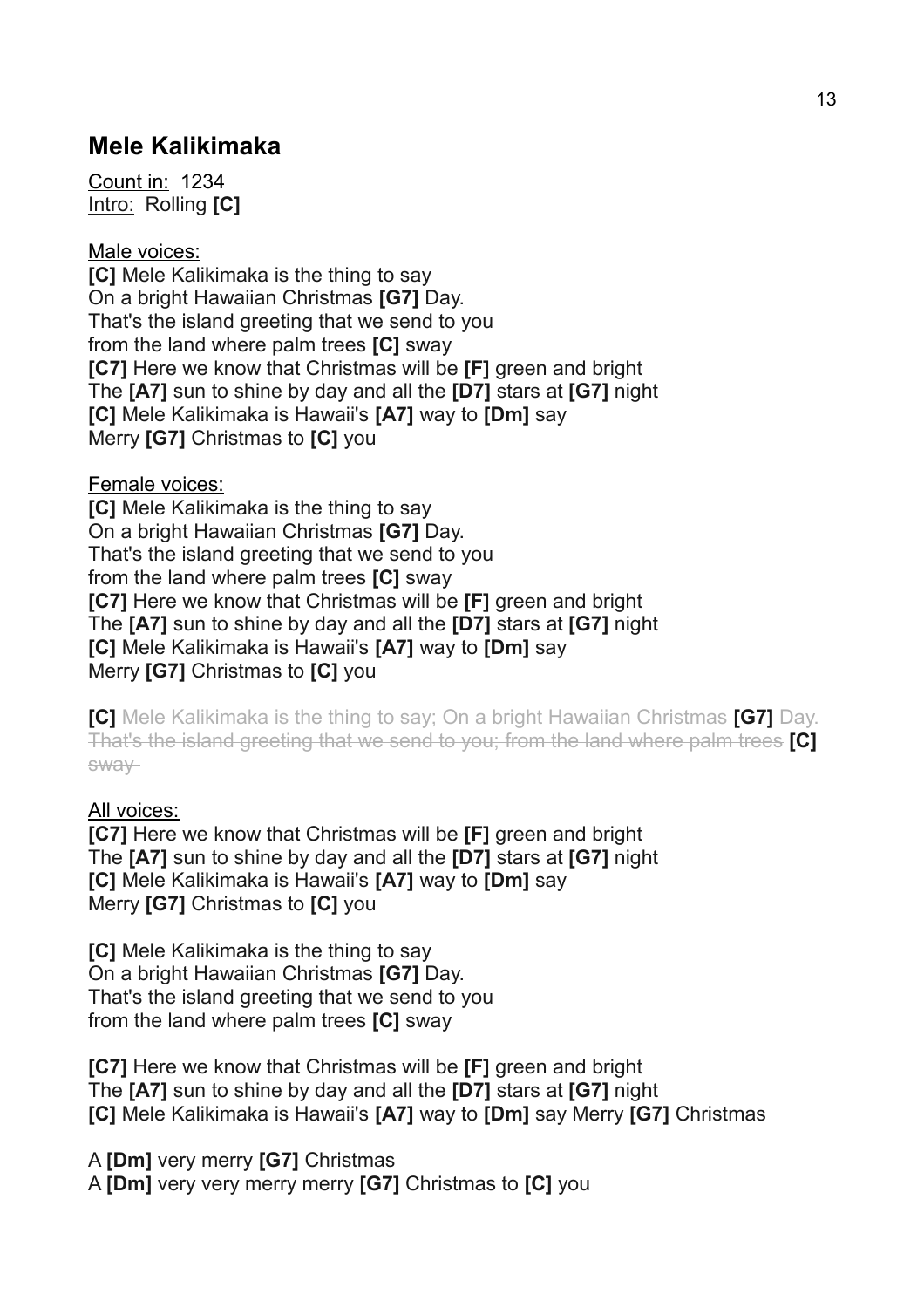## <span id="page-13-0"></span>**Merry Christmas Everyone – Shakin Stevens**

Count-in: 1-2-12

Snow is **(G)** falling **(D)** all a-**(Em)**-round me **(C)** Children **(G)** playing **(C)**, having **(G)** fun. It's the season of love and under- **(Em)** -standing, **(C)**  Merry **(G)** Christmas **(D)** everyone! **(G) G↓G↓**

Time for **(G)** parties and celeb-**(Em)**-ration **(C)**  People **(G)** dancing **(C)** all night **(G)** long Time for presents and exchanging **(Em)** kisses **(C)** Time for **(G)** singing **(D)** Christmas **(G)** songs.

**(Em)** We're gonna **(C)** have a **(G)** party **(D)** tonight, **(Em)** I'm gonna **(C)** find that girl, **(G)** Underneath the misteltoe, and **(D)** kiss by candlelight **D↓D↓**

Room is **(G)** swaying, **(D)** records **(Em)** playing **(C)** All the **(G)** old songs, **(C)** love to **(G)** hear. Oh I wish that every day was **(Em)** Christmas **(C)** What a **(G)** nice way to **(D)** spend a **(G)** year.

**(Em)** We're gonna **(C)** have a **(G)** party **(D)** tonight, **(Em)** I'm gonna **(C)** find that girl, **(G)** Underneath the misteltoe, and **(D)** kiss by candlelight **D↓D↓**

Room is **(G)** swaying, **(D)** records **(Em)** playing **(C)** All the **(G)** old songs, **(C)** love to **(G)** hear. Oh I wish that every day was **(Em)** Christmas **(C)** What a **(G)** nice way to **(D)** spend a **(G)** year **G↓G↓**

Snow is **(G)** falling **(D)** all a-**(Em)**-round me **(C)** Children **(G)** playing **(C)**, having **(G)** fun. It's the season of love and under- **(Em)** -standing, **(C)** 

Merry **(G)** Christmas **(D)** everyone! **(G) (C)**  Merry **(G)** Christmas **(D)** everyone! **(G) (C)**  Oh, merry **(G)** Christmas **(D)** everyone! **(G) G↓G↓**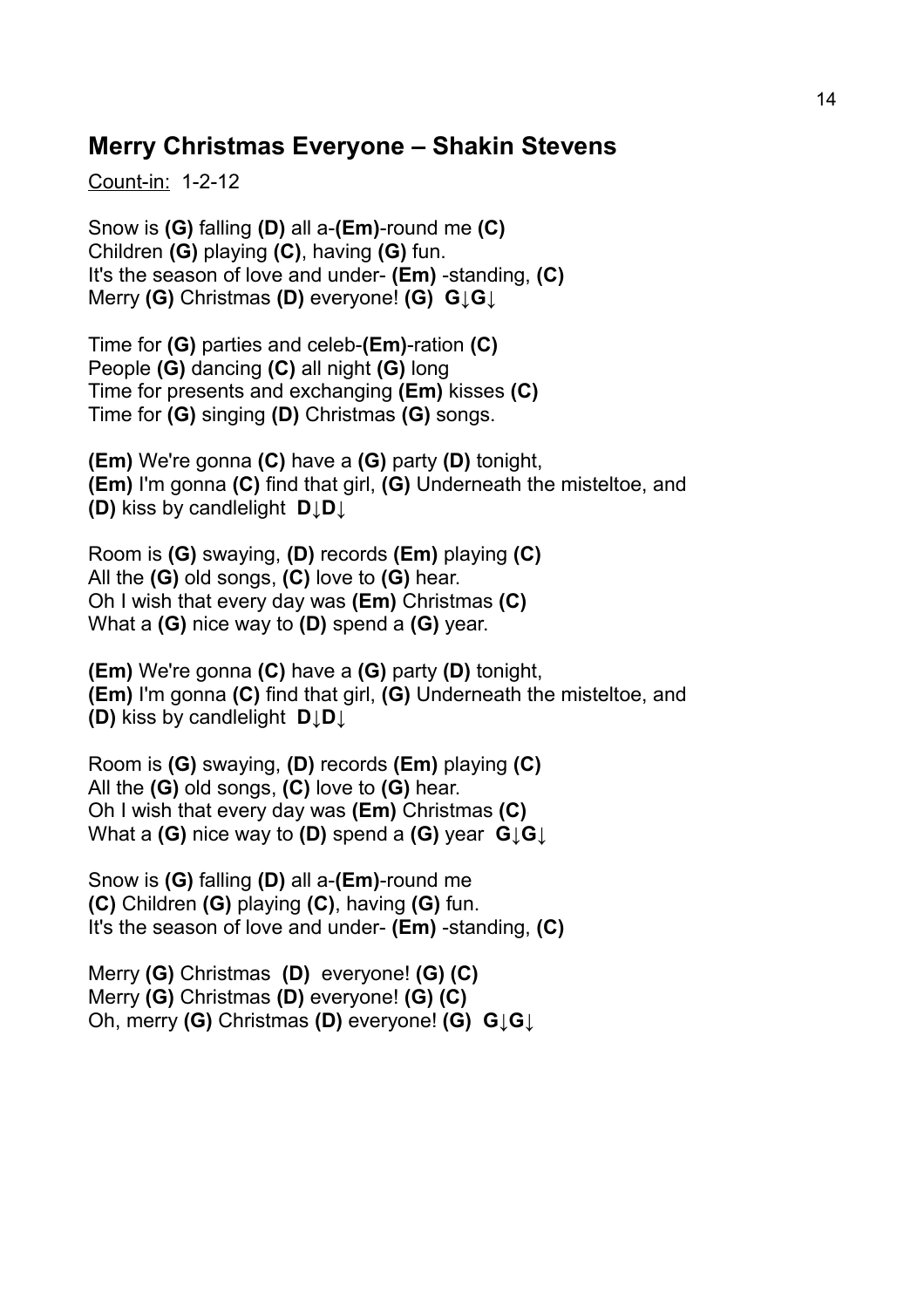## <span id="page-14-0"></span>**Merry Xmas Everybody – Slade**

Count-in: 1234 Introduction: (Ukulele and Bass playing in unison) Ukulele: Bb / / / | Bb / / / | D / / / | D7 / / Bass: Bb / A / | G / F / | D / / / | C / /

Are you **(G)** hanging up the **(Em)** stocking on the wall? **G / C / | G / D /** It's the **(G)** time that every **(Em)** Santa has a ball? **G / C / | G / D /** Does he **(C)** ride a red-nosed **(G)** reindeer? Does a **(C)** ton upon his **(G)** sleigh? Do the **(Am)** fairies keep him **(C)** sober for a **(D)** day ? **(D7)**

So here it **(G)** is, 'Merry **(Em)** Christmas', Every **(Bb)** body's having **(D)** fun, **(G)** Look to the **(Em)** future now, it's **(Bb)** only just begun **(D)**.

Are you **(G)** waiting for the **(Em)** family to arrive ? **G / C / | G / D /** Are you **(G)** sure you've got the **(Em)** room to spare inside? **G / C / | G / D /** Does your **(C)** granny always **(G)** tell ya' That the **(C)** old songs are the **(G)** best? Then she's **(Am)** up and rock and **(C)** rollin' with the **(D)** rest. **(D7)**

So here it **(G)** is, 'Merry **(Em)** Christmas', Every **(Bb)** body's having **(D)** fun, **(G)** Look to the **(Em)** future now, it's **(Bb)** only just begun **(D)**.

**(Dm↓↓↓↓)** What will your daddy **(Bb↓↓↓↓)** do when he sees your **(Dm↓↓↓↓)** Mamma kissin' **(Bb↓↓↓↓)** Santa Claus? **(C)** Ah-aaa– **(D)** aa

Are you **(G)** hanging up the **(Em)** stocking on the wall? **G / C / | G / D /** Are you **(G)** hoping that the **(Em)** snow will start to fall? **G / C / | G / D /** Do you **(C)** ride on down the **(G)** hillside in a **(C)** buggy you have **(G)** made? When you **(Am)** land upon your **(C)** head then you bin' **(D)** slayed! **(D7)**

So here it **(G)** is, 'Merry **(Em)** Christmas', Every **(Bb)** body's having **(D)** fun, **(G)** Look to the **(Em)** future now, it's **(Bb)** only just begun **(D)**.

So here it **(G)** is, 'Merry **(Em)** Christmas', Every **(Bb)** body's having **(D)** fun, **(G)** Look to the **(Em)** future now, it's **(Bb)** only just begun **(D)**.

So here it **(G)** is, 'Merry **(Em)** Christmas', Every **(Bb)** body's having **(D)** fun, **(G)** Look to the **(Em)** future now,

Slowly: it's **(Bb)** only just begun **(D)**.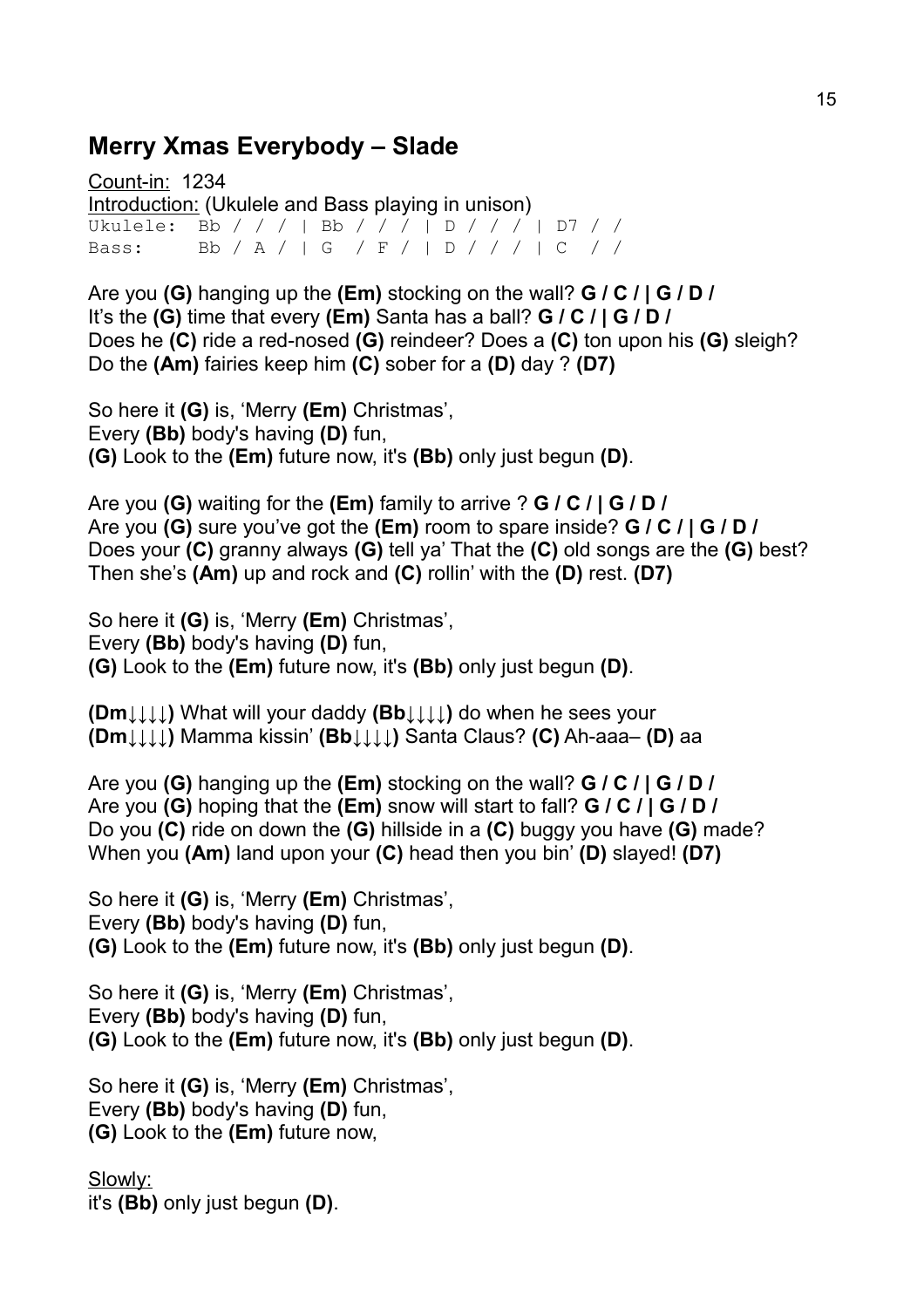# <span id="page-15-0"></span>**Rockin' Around the Christmas Tree – John Marks**

**WEBSTER** 

Count-in: a1-a2-a1234

**(G)** Rocking around the Christmas tree At the **(D)** Christmas party hop. Mistletoe hung where you can see Every couple try to **(G)** stop. Rocking around the Christmas tree Let the **(D)** Christmas spirit ring Later we'll have some pumpkin pie And we'll do some carol-**(G)**-ling.

**(C)** You will get a sentimental **(Bm)** feeling when you hear

- **(C)** Voices singing, ' Let's be jolly,
- **(A)** Deck the halls with **(D)** boughs of holly'.

**(G)** Rocking around the Christmas tree. Have a **(D)** happy holiday. Everyone dancing merrily In the new old-fashioned **(G)** way.

**(C)** You will get a sentimental **(Bm)** feeling when you hear

- **(C)** Voices singing, ' Let's be jolly,
- **(A)** Deck the halls with **(D)** boughs of holly'.

Slowly:

**(A)** *Fa la la la* **(D)** *laaa, la la* **(A)** *la* **(D)** *laa*

Quick count-in: 1234

**(G)** Rocking around the Christmas tree Let the **(D)** Christmas spirit ring Later we'll have some pumpkin pie And we'll do some carol-**(G)**-ling. Rocking around the Christmas tree Have a **(D)** happy holiday. Everyone dancing merrily in the New - Old - Fash-ioned **(G)** Way **(D) (G)**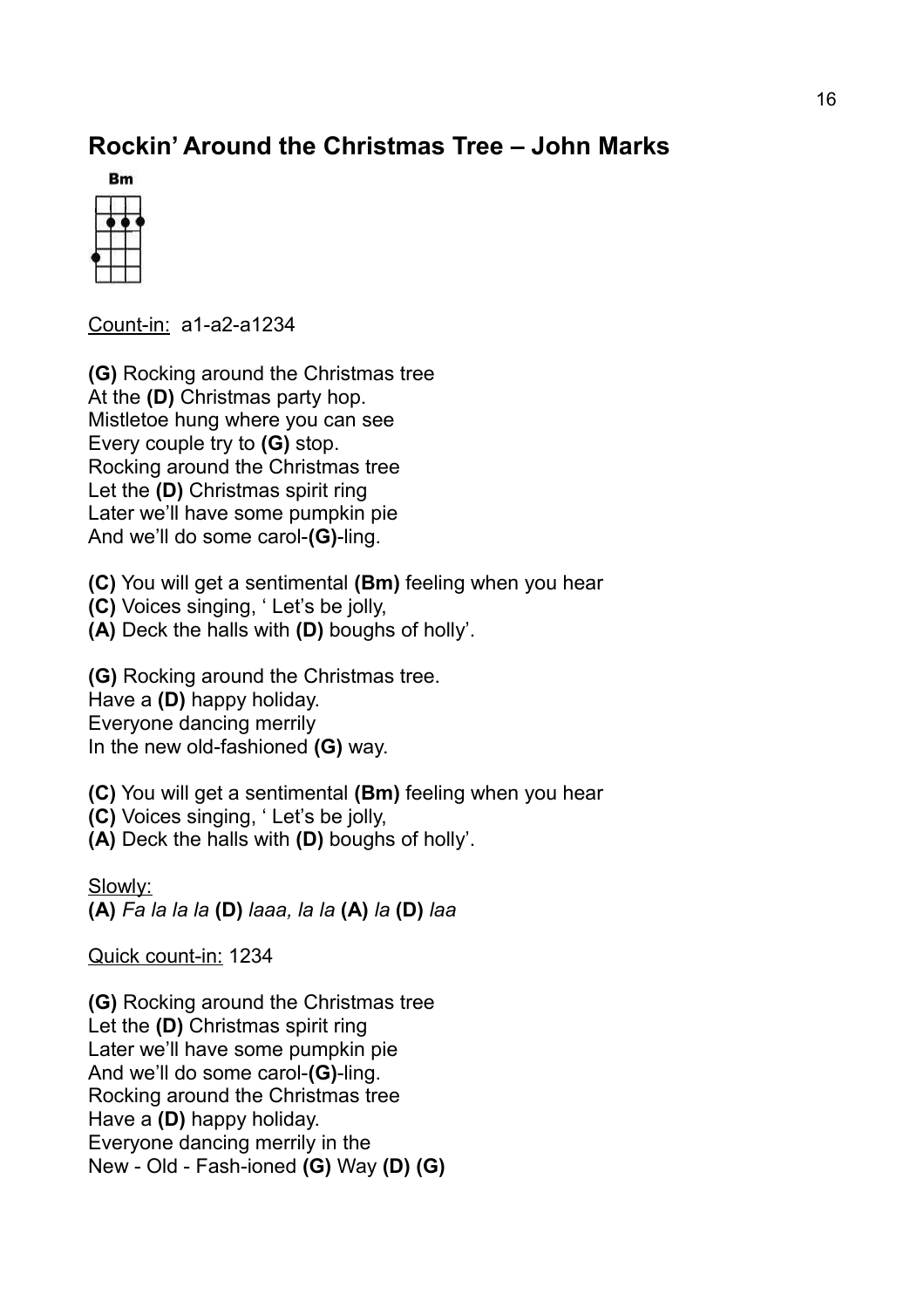## <span id="page-16-0"></span>**Rockin' Robin – Jackson 5**

Count-in: 1234 **[G]** Tweedely, tweedley-dee **[C]** tweedely, **[D]** deedely-dee **[G]** Tweedely, tweedley-dee **[C]** tweedely, **[D]** deedely-dee **[G]** Tweedely, tweedley-dee **[C]** tweedely, **[D]** deedely-dee **[G]** Tweet **[G]** tweet **[G↓]** tweet **[G↓]** tweet.

**[G]** He rocks in the tree-tops all day long; Hoppin' and a boppin' and a-singin' his song; All the little birds on Jaybird Street love to hear the robin goin' **[G7]** tweet, tweet, tweet.

Rockin' **[C]** robin (tweet, tweet, tweet) Rockin' **[G]** robin (tweet, tweedely-dee) **[D]** Go rockin' robin cause we're **[C]** really gonna **[D]** rock **[G]** tonight.

**[G]** Every little swallow, every chickadee Every little bird in the tall oak tree The wise old owl, the big black crow Flapping their wings, singin' **[G7]** go, bird, go.

Rockin' **[C]** robin (tweet, tweet, tweet) Rockin' **[G]** robin (tweet, tweedely-dee) **[D]** Go rockin' robin cause we're **[C]** really gonna **[D]** rock **[G]** tonight.

The **[C]** pretty little raven at the bird's first dance; **[G]** Taught him how to do the bop and it was grand; He **[C]** started goin' steady and bless my soul; He **[D]** out bopped the buzzard and the oriole.

**[G]** He rocks in the tree-tops all day long; Hoppin' and a boppin' and a-singin' his song; All the little birds on Jaybird Street love to hear the robin goin' **[G7]** tweet, tweet, tweet.

Rockin' **[C]** robin (tweet, tweet, tweet) Rockin' **[G]** robin (tweet, tweedely-dee) **[D]** Go rockin' robin cause we're **[C]** really gonna **[D]** rock **[G]** tonight.

The **[C]** pretty little raven at the bird's first dance; **[G]** Taught him how to do the bop and it was grand; He **[C]** started goin' steady and bless my soul; he **[D]** out bopped the buzzard and the oriole.

**[G]** He rocks in the tree-tops all day long; Hoppin' and a boppin' and a-singin' his song; All the little birds on Jaybird Street love to hear the robin goin' **[G7]** tweet, tweet, tweet.

Rockin' **[C]** robin (tweet, tweet, tweet) Rockin' **[G]** robin (tweet, tweedely-dee) **[D]** Go rockin' robin cause we're [**C]** really gonna **[D]** rock **[G]** tonight.

- **[G]** Tweedely, tweedley-dee **[C]** tweedely, **[D]** deedely-dee
- **[G]** Tweedely, tweedley-dee **[C]** tweedely, **[D]** deedely-dee
- **[G]** Tweedely, tweedley-dee **[C]** tweedely, **[D]** deedely-dee

**[G]** Tweet **[G]** tweet **[G↓]** tweet **[G↓]** tweet.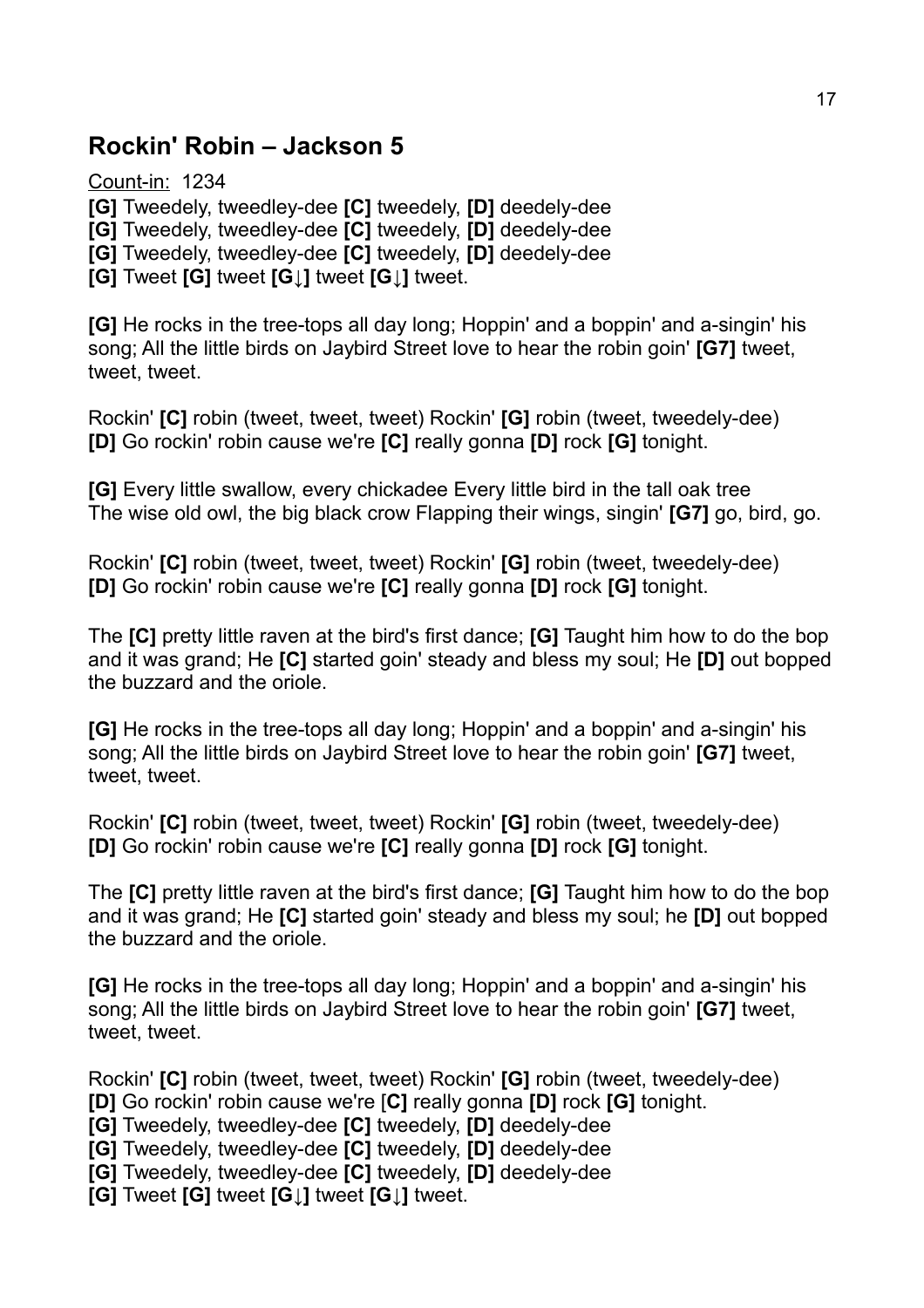## <span id="page-17-0"></span>**Rudolf The Red Nosed Reindeer – John Marks**

Count-in: 1234

**(C)** Rudolph, the red-nosed reindeer Had a very shiny **(G)** nose, And if you ever saw it, **(G7)** You would even say it **(C)** glows *(like a lightbulb)*. All of the other reindeer Used to laugh and call him **(G)** names *(like Pinocchio)* They never let poor Rudolph **(G7)** Join in any reindeer **(C)** games *(like Monopoly)*. **(C7)** 

**(F)** Then one foggy **(C)** Christmas Eve **(G7)** Santa came to **(C)** say, *(in his underwear)* **(D7)** "Rudolph with your nose so bright, **(G7)** Won't you guide my sleigh tonight?"

**(C)**Then all the reindeer loved him And they shouted out with **(G)** glee, *(yippee!)* "Rudolph the red-nosed reindeer, **(G7)** You'll go down in **(C)** history *(like the dinosaurs)*!

**(C)** Rudolph, the red-nosed reindeer Had a very shiny **(G)** nose, And if you ever saw it, **(G7)** You would even say it **(C)** glows *(like a lightbulb)*. All of the other reindeer Used to laugh and call him **(G)** names *(like Pinocchio)* They never let poor Rudolph **(G7) J**oin in any reindeer **(C)** games *(like Monopoly)*. **(C7)** 

**(F)** Then one foggy **(C)** Christmas Eve **(G7)** Santa came to **(C)** say, *(in his underwear)* **(D7)** "Rudolph with your nose so bright, **(G7)** Won't you guide my sleigh tonight?"

**(C)**Then all the reindeer loved him And they shouted out with **(G)** glee, *(yippee!)* "Rudolph the red-nosed reindeer, **(G7)** You'll go down in **(C)** history *(like the dinosaurs)*! **(G7) (C)**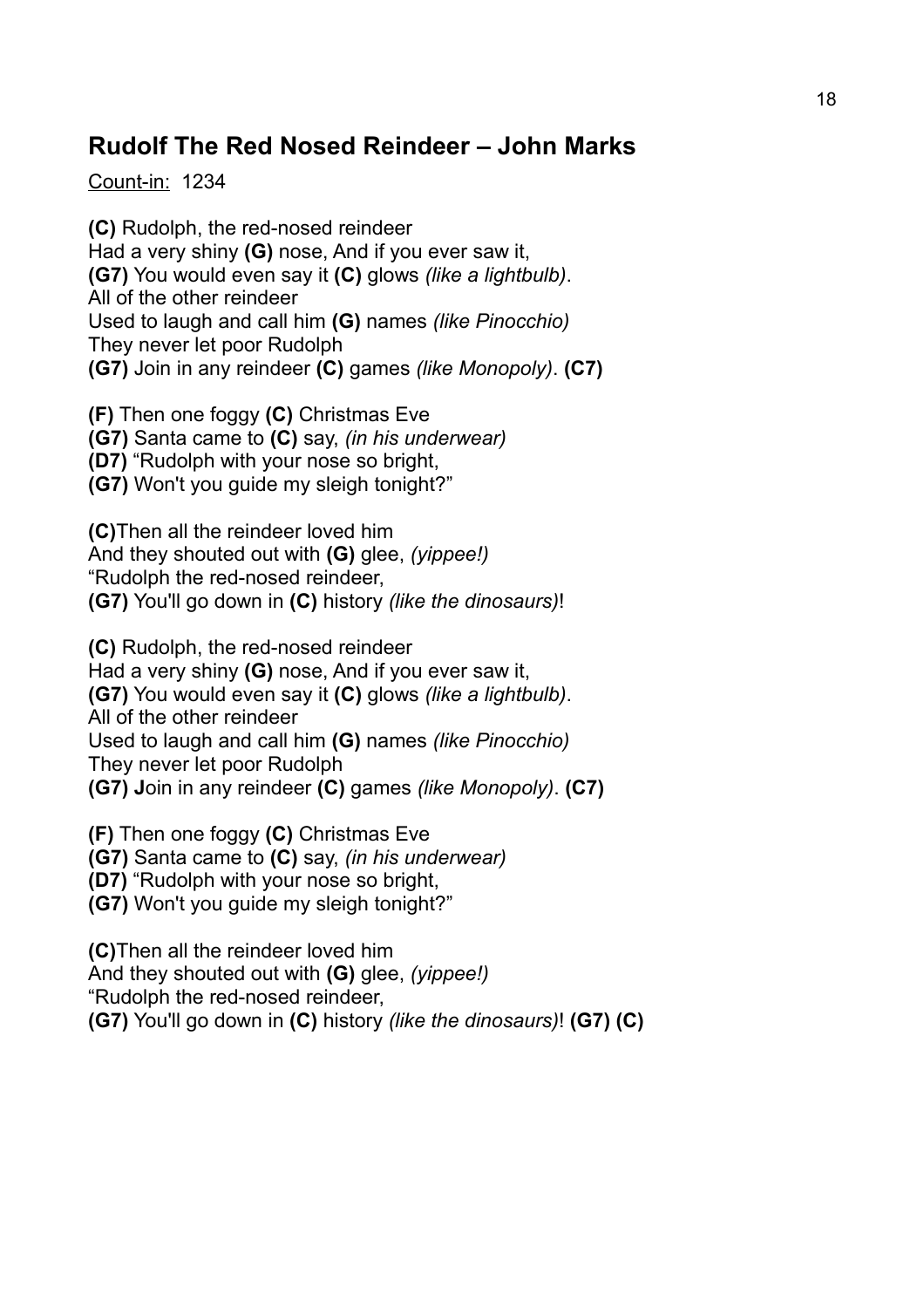## <span id="page-18-0"></span>**Santa Baby – Eartha Kitt**

Count-in: 1234 Introduction: C / A7 / | Dm / G7 / | C / A7 / | Dm / G7 / |

**[C]**Santa **[A7]**baby, **[Dm]**slip a sable **[G7]**under the **[C]**tree for me,**[A7]**For me. **[Dm]**I've be en an **[G7]**awful good **[C]**girl. Santa **[A7]**baby, and **[Dm]**hurry down the **[G7]**chimney to**[C]**night. **[A7] [Dm] [G7]**

**[C]**Santa **[A7]**baby, a **[Dm]**baby Aston **[G7]**Martin please **[C]**too, Light **[A7]**blue, **[Dm]**I'll wait **[G7]**up for you **[C]**dear. Santa **[A7]**baby, and **[Dm]**hurry down the **[G7]**chimney to**[C]**night. **[C7]**

**[E7]**Think of all the fun I've missed, **[A]**Think of all the fellas that I haven't kissed. **[D]**Next year I could be, oh, so good, If **[G]**you'd check off my **[G7]**Christmas list

**[C]**Santa **[A7]**honey, I **[Dm]**wanna yacht and **[G7]**really that's **[C]**not A **[A7]**lot, **[Dm]**I've been an **[G7]**angel all **[C]**year. Santa **[A7]**baby, and **[Dm]**hurry down the **[G7]**chimney to**[C]**night. **[A7] [Dm] [G7]** 

**[C]**Santa **[A7]**cutie , there 's **[Dm]**one thing I **[G7]**really **[C]**need, The **[A7]**deed, **[Dm]**To a **[G7]**platinum **[C]**mine. Santa **[A7]**baby, and **[Dm]**hurry down the **[G7]**chimney to**[C]**night. **[A7] [Dm] [G7]** 

**[C]**Santa **[A7]**baby, fill **[Dm]**my stocking **[G7]**with a Ro**[C]**lex And **[A7]**cheques. **[Dm]**Sign your **[G7]** 'X' on the **[C]**line. Santa **[A7]**baby, and **[Dm]**hurry down the **[G7]**chimney to**[C]**night **[C7]**

**[E7]**Come and fill my Christmas sack, **[A]**With designer items bought from TKMaxx **[D]**I really do believe in you **[G]**Let's see if you **[G7]**believe in me.

**[C]**Santa **[A7]**baby, the **[Dm]**one thing **[G7]**that you can't over**[C]**look , A **[A7]**uke, So **[Dm]**I can **[G7]**strum you a **[C]**song Santa **[A7]**baby, and **[Dm]**hurry down the **[G7]**chimney to**[C]**night. **[A7] [Dm] [G7]**

**[C]**Santa **[A7]**baby, for**[Dm]**got to mention **[G7]**one little **[C]**thing, A **[A7]**ring. I **[Dm]**don't **[G7]**mean on the **[C]**phone Santa **[A7]**baby, and **[Dm]**hurry down the **[G7]**chimney to**[C]**night **[A7] [Dm]**Hurry down the **[G7]**chimney to**[C]**night **[A7] [Dm]**Hurry down the **[G7]** chimney to**[C\*]** night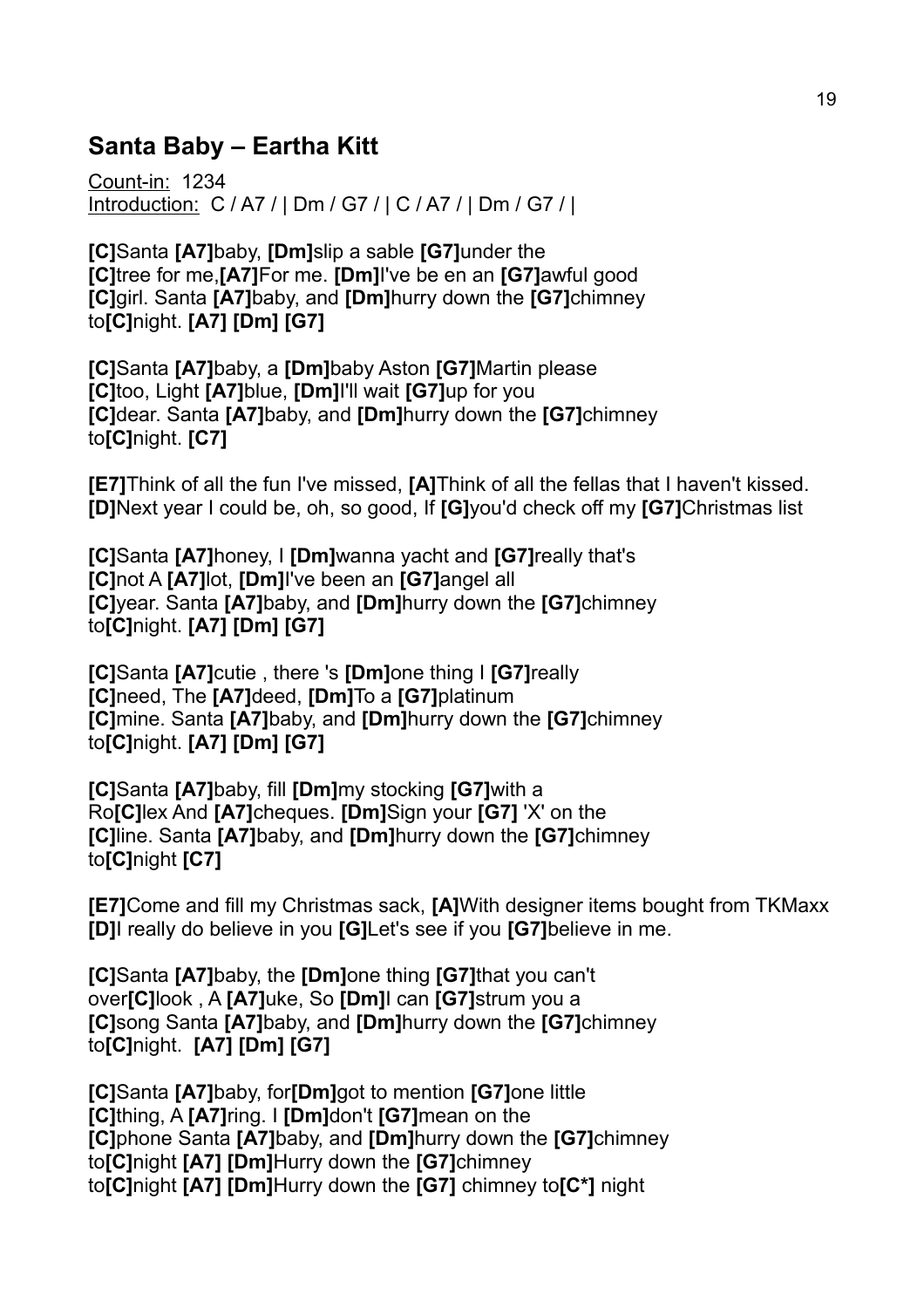## <span id="page-19-0"></span>**Santa Claus Is Comin' To Town – Gillespie & Coots**

Count-in: 1-and-2-and-3-and-4-

You **(C)** better watch out, you **(F)** better not cry, You **(C)** better not pout, I'm **(F)** telling you why. **(C)** Santa **(Am)** Claus is **(F)** coming **(G)** to town **(C) (G)** 

He's **(C)** making a list, he's **(F)** checking it twice, He's **(C)** gonna find out who's **(F)** naughty or nice. **(C)** Santa **(Am)** Claus is **(F)** coming **(G)** to town **(C) (C7)**

He **(F)**sees you when you're **(C)** sleeping, He **(F)** knows when you're **(C)** awake, He **(D)** knows if you've been **(G)** bad or good So be **(D)** good for goodness **(G)** sake,

Oh, you **(C)** better watch out, you **(F)** better not cry, You **(C)** better not pout, I'm **(F)** telling you why. **(C)** Santa **(Am)** Claus is **(F)** coming **(G)** to town **(C) (C7)**

He **(F)**sees you when you're **(C)** sleeping, He **(F)** knows when you're **(C)** awake, He **(D)** knows if you've been **(G)** bad or good So be **(D)** good for goodness **(G)** sake,

Oh, you **(C)** better watch out, you **(F)** better not cry, You **(C)** better not pout, I'm **(F)** telling you why.

*b-boom boom* **(C)** Santa Claus is **(F)** coming to town *b-boom boom* **(C)** Santa Claus is **(F)** coming to town

**(C)** Santa **(Am)** Claus is **(F)** coming **(G)** to town **(C) (G7)(C)**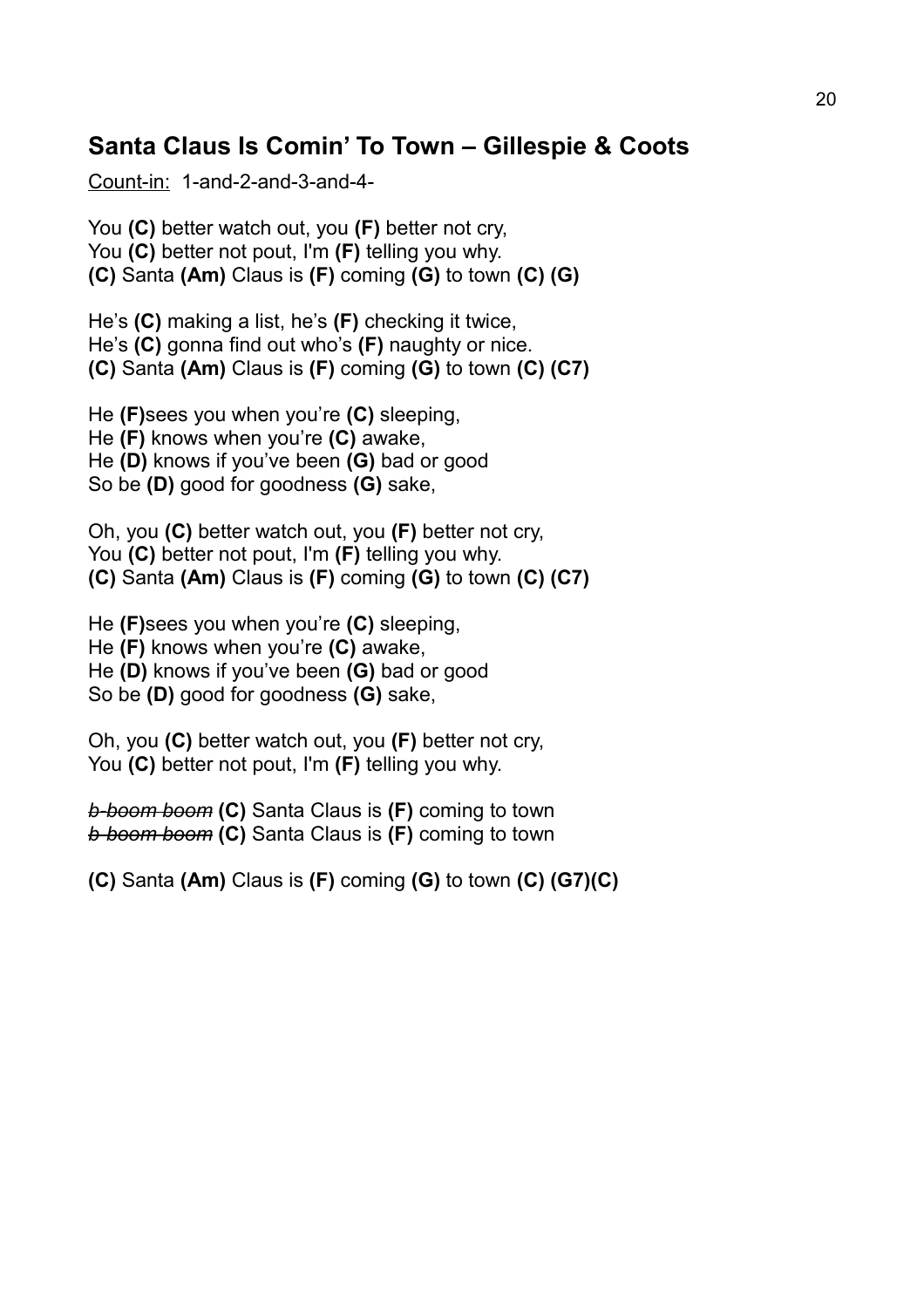## <span id="page-20-0"></span>**Walking in a Winter Wonderland – Dean Martin version**

Count-in: 1234 Introduction: A **(G)**beautiful **(F)**sight We're **(Em)**happy to**(Dm)**night **(Am)**Walking in a **(G7)**winter wonder**(C)**land

Sleigh bells **(C)**ring are you listening? In the **(G7)**lane snow is glistening A **(G)**beautiful **(F)**sight We're **(Em)**happy to**(Dm)**night **(Am)**Walking in a **(G7)**winter wonder**(C)**land

Gone a**(C)**way is the bluebird Here to **(G7)**stay is a new bird He **(G)**sings a love **(F)**song As **(Em)**we go a**(Dm)**long **(Am)**Walking in a **(G7)**winter wonder**(C)**land

**(E7)**In the meadow **(A)**we can build a **(E7)**snowman **(E7)**Then pretend that **(A)**he is Parson **(E7)**Brown **(G)**He'll say: "Are you **(C)**married"? We'll say: "**(G)**No man"! But **(G)**you can do the **(D7)**job When you're in **(G)**town **(G7)**

Later **(C)**on we'll conspire As we **(G7)**dream by the fire To **(G)**face una**(F)**fraid The **(Em)**plans that we've **(Dm)**made **(Am)**Walking in a **(G7)**winter wonder**(C)**land

**(E7)**In the meadow **(A)**we can build a **(E7)**snowman **(E7)**And pretend that **(A)**he's a circus **(E7)**clown **(G)**We'll have lots of **(C)**fun with mister snow**(G)**man Un**(G)**til the other **(D7)**kiddies knock him **(G)**down **(G7)**

When it **(C)**snows ain't it thrilling Though your **(G7)**nose gets a chilling We'll **(G)**frolic and **(F)**play the **(Em)**Eskimo **(Dm)**way

**(Am)**Walking in a **(G7)**winter wonder**(C)**land **(Am)**Walking in a **(G7)**winter wonder**(C)**land **(Am)**Walking in a **(G7)**winter wonder**(C)**land **(Am)**Walking in a **(G7)**winter wonder**(C)**land **(G7)(C)**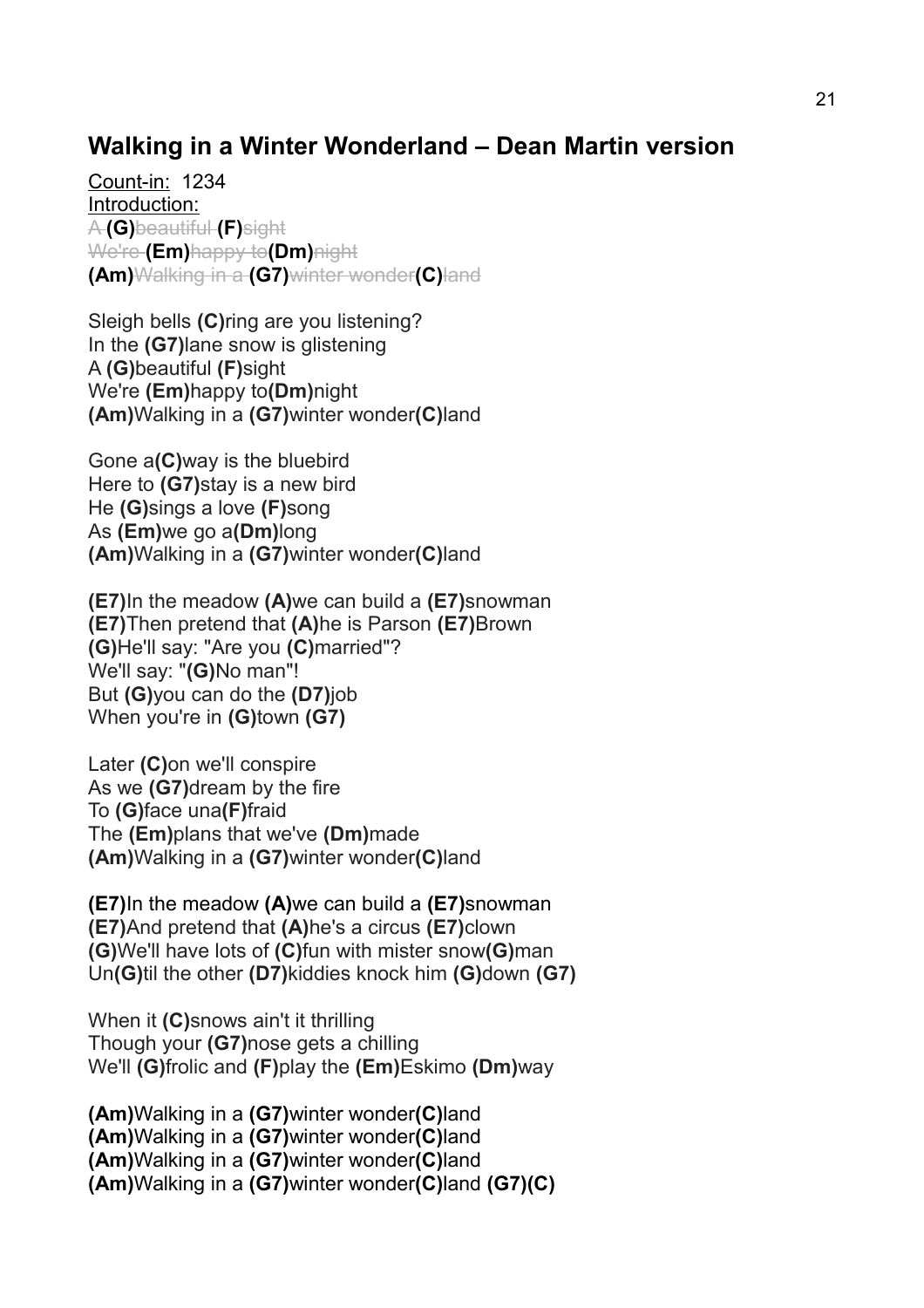# <span id="page-21-0"></span>**We Wish You A Merry Christmas – Traditional**



Count-in: 12312

We **(G)** wish you a merry **(C)** Christmas; We **(A)** wish you a merry **(D)** Christmas We **(B)** wish you a merry **(Em)** Christmas and a **(C)** Happy **(D)** new **(G)** year.

Good **(G)** tidings we **(D)** bring to **(Em)** you and your **(D)** kin, We **(G)** wish you a merry **(D)** Christmas and a **(C)** Happy **(D)** new **(G)** year.

Oh **(G)** bring us some figgy **(C)** pudding; Oh **(A)** bring us some figgy **(D)** pudding, Oh **(B)** bring us some figgy **(Em)** pudding, And **(C)** bring it **(D)** out **(G)** here!

Good **(G)** tidings we **(D)** bring to **(Em)** you and your **(D)** kin, We **(G)** wish you a merry **(D)** Christmas and a **(C)** Happy **(D)** new **(G)** year.

We **(G)** won't go until we **(C)** get some; We **(A)** won't go until we **(D)** get some, We **(B)** won't go until we **(Em)** get some, So **(C)** bring some **(D)** out **(G)** here!

Good **(G)** tidings we **(D)** bring to **(Em)** you and your **(D)** kin, We **(G)** wish you a merry **(D)** Christmas and a **(C)** Happy **(D)** new **(G)** year.

We **(G)** wish you a merry **(C)** Christmas; We **(A)** wish you a merry **(D)** Christmas We **(B)** wish you a merry **(Em)** Christmas and a **(C)** Happy **(D)** new **(G)** year.

Good **(G)** tidings we **(D)** bring to **(Em)** you and your **(D)** kin, We **(G)** wish you a merry **(D)** Christmas and a **(C)** Happy **(D)** new **(G)** year.

Oh **(G)** bring us some figgy **(C)** pudding; Oh **(A)** bring us some figgy **(D)** pudding, Oh **(B)** bring us some figgy **(Em)** pudding, And **(C)** bring it **(D)** out **(G)** here!

Good **(G)** tidings we **(D)** bring to **(Em)** you and your **(D)** kin, We **(G)** wish you a merry **(D)** Christmas and a **(C)** Happy **(D)** new **(G)** year.

We **(G)** won't go until we **(C)** get some; We **(A)** won't go until we **(D)** get some, We **(B)** won't go until we **(Em)** get some, So **(C)** bring some **(D)** out **(G)** here!

Good **(G)** tidings we **(D)** bring to **(Em)** you and your **(D)** kin, We **(G)** wish you a merry **(D)** Christmas and a

Slowly:

**(C)** Happy **(D)** new **(G)** year.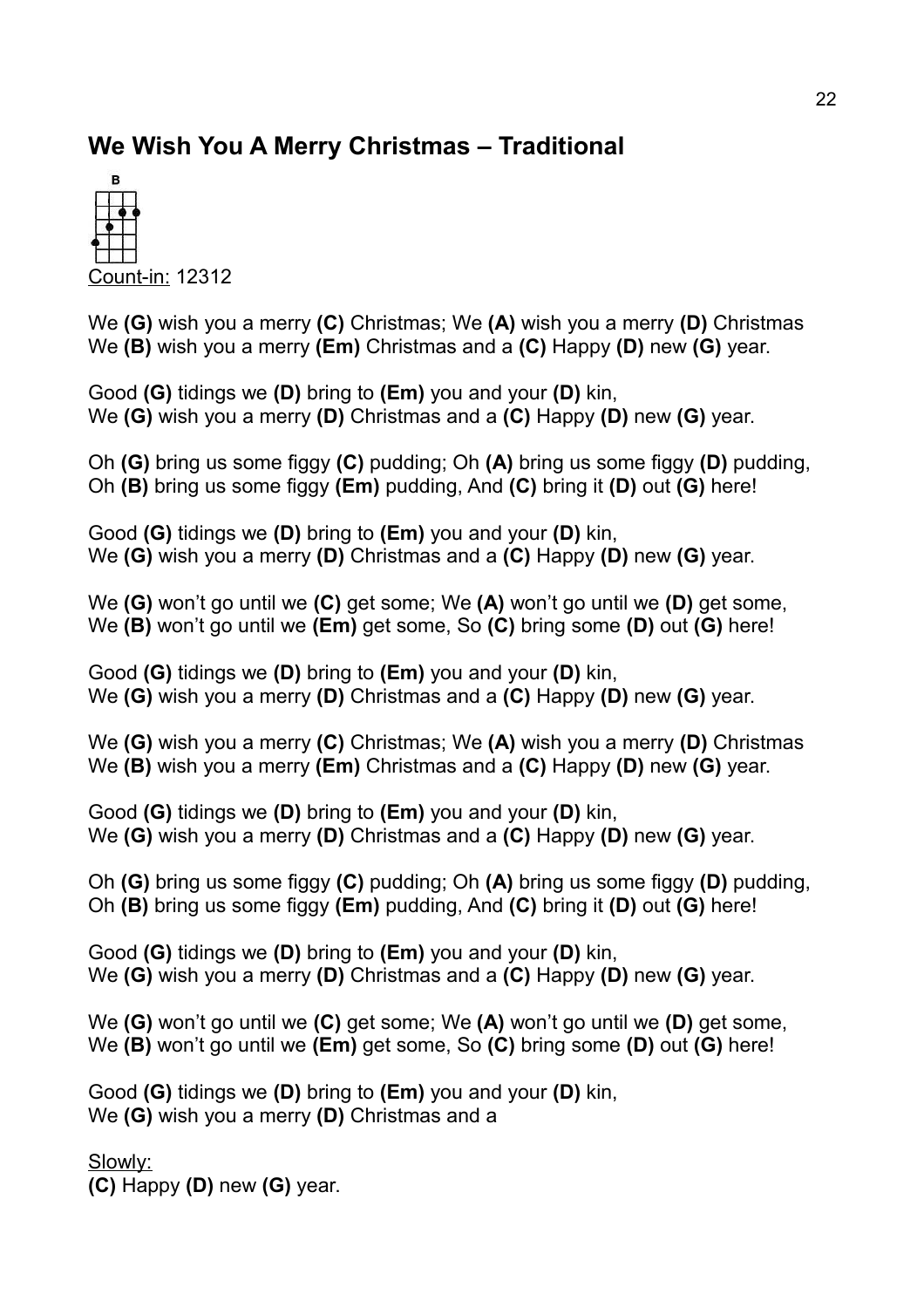# <span id="page-22-0"></span>**White Christmas (in C) – Irving Berlin**

| Cmaj7 | r. | Fm |
|-------|----|----|
|       |    |    |
|       |    |    |
|       |    |    |

Count-in: 1-and-2-and-3-and-4-and

**(C)**I'm dreaming of a **(Dm)** white **(G)** Christmas, **(F)** Just like the **(Dm)** ones I used to **(C)** know, Where the **(C)**tree **(Cmaj7)**tops **(C7)**glisten and **(F)**children **(Fm)**listen, To **(C)** hear **(Am)** sleigh bells in the **(Dm)** snow.**(G7)** 

**(C)** I'm dreaming of a **(Dm)** white **(G)** Christmas, **(F)** With every **(Dm)** Christmas card I **(C)** write, May your **(C)**days **(Cmaj7)**be **(C7)**merry and **(F)**bright **(Fm)**  And may **(C)** all your **(Dm)**Christmasses **(G7)**be **(C)** white. **(G7)** 

**(C)**I'm dreaming of a **(Dm)** white **(G)** Christmas,

**(F)** Just like the **(Dm)** ones I used to **(C)** know,

Where the **(C)**tree **(Cmaj7)**tops **(C7)**glisten and **(F)**children **(Fm)**listen, To

**(C)** hear **(Am)** sleigh bells in the **(Dm)** snow.**(G7)** 

**(C)** I'm dreaming of a **(Dm)** white **(G)** Christmas,

**(F)** With every **(Dm)** Christmas card I **(C)** write,

May your **(C)**days **(Cmaj7)**be **(C7)**merry and **(F)**bright **(Fm)** 

Slowly:

And may **(C)** all your **(Dm)**Christmasses **(G7)**be **(C)** white. **(Fm) (C)**